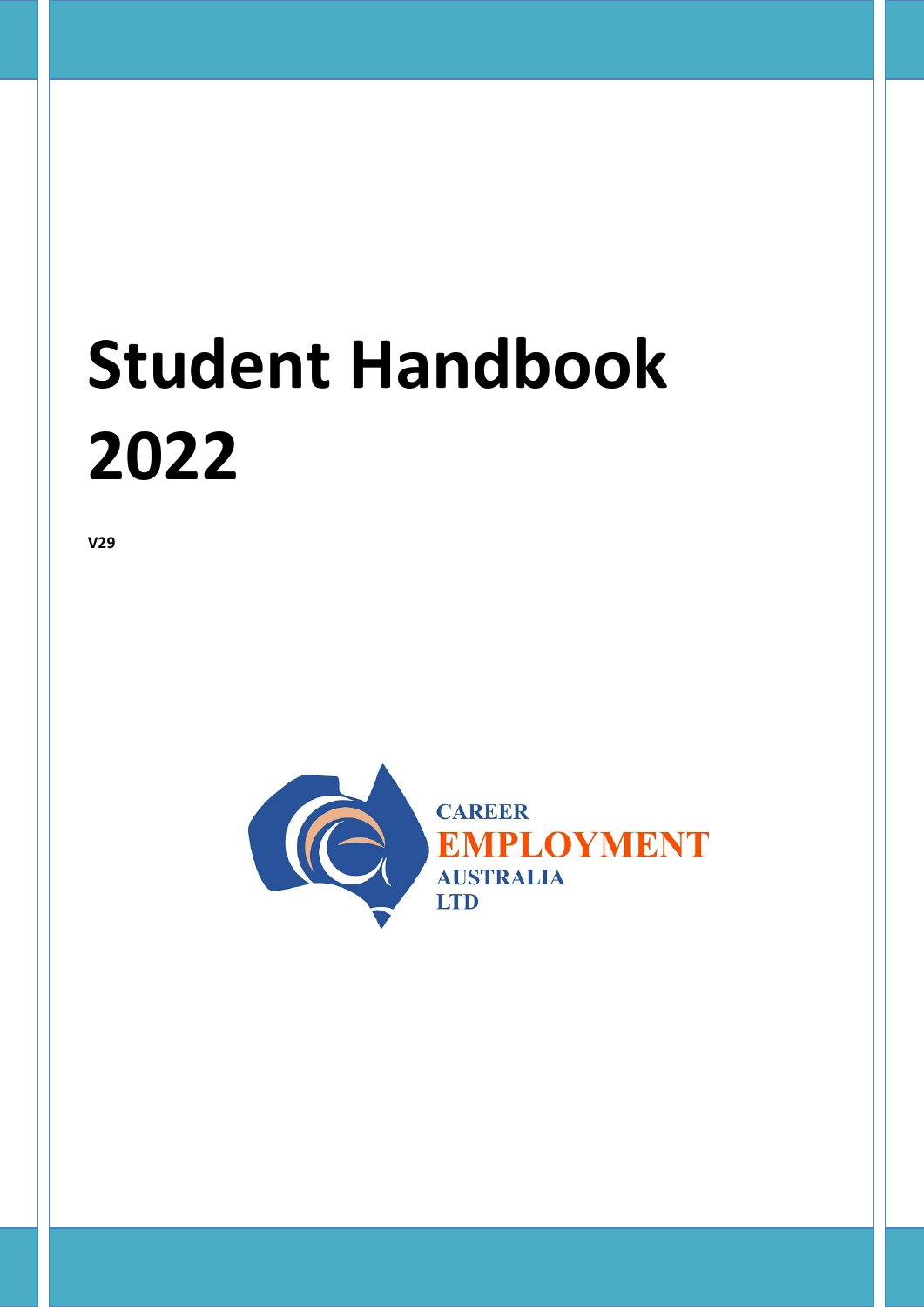# **Table of Contents**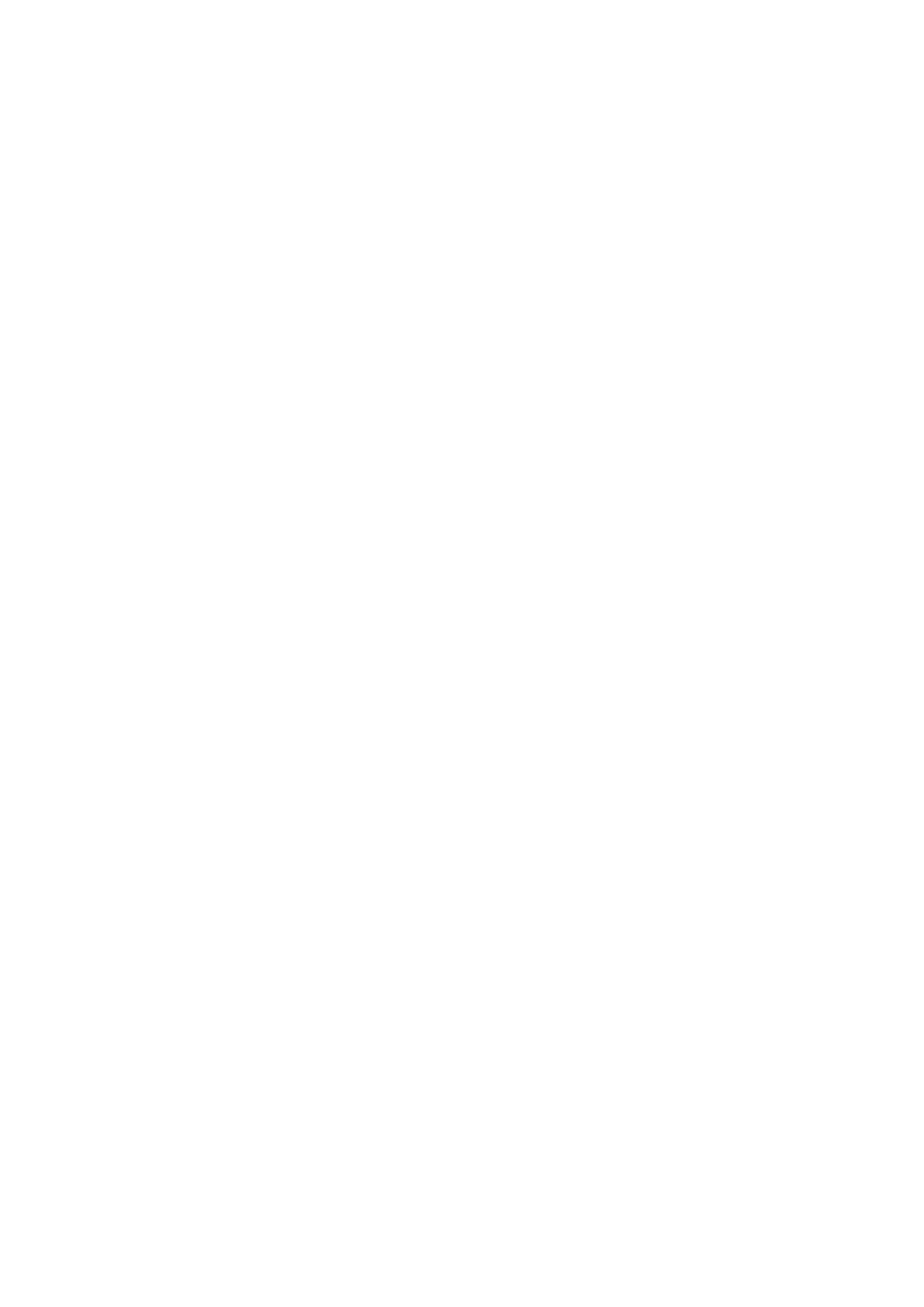#### <span id="page-4-0"></span>**LIST OF ABBREVIATIONS**

| <b>AQF</b>      | <b>Australian Qualifications Framework</b>                            |
|-----------------|-----------------------------------------------------------------------|
| ASQA            | Australian Skills Quality Authority                                   |
| <b>AASN</b>     | Australian Apprenticeship Support Network                             |
| <b>AVETMISS</b> | Australian Vocational Educational and Training Management Information |
|                 | <b>Statistical System</b>                                             |
| <b>CT</b>       | <b>Credit Transfer</b>                                                |
| <b>DET</b>      | Department of Education and Training                                  |
| <b>DJSB</b>     | Department of Jobs and Small Business                                 |
| RPL.            | Recognition of Prior Learning                                         |
| <b>RTO</b>      | <b>Registered Training Organisation</b>                               |
| <b>SRTO</b>     | Supervising Registered Training Organisation                          |
| <b>USI</b>      | Unique Student Identifier                                             |

#### <span id="page-4-1"></span>**CONTACT DETAILS**

#### **Career Employment Australia**

| <b>Postal Address:</b>             |
|------------------------------------|
| PO Box 1227 DC, COORPAROO Qld 4151 |
|                                    |
| Internet: www.cealtd.org.au        |
|                                    |

**Trainer Name:** Contact **No.:** Contact **No.:** 

**Email Address:** 

# <span id="page-4-2"></span>**OFFICE HOURS**

- The office hours for most centres are generally Monday to Friday 9.00am to 3.00pm
- Some offices may need to be available for customer service from 8.00am to 5.00pm
- The centres close on Public Holidays unless otherwisenotified. The CEA office will be closed for three weeks over the Christmas break, beginning Christmas week.
- Phones may not always be attended during all opening hours.
- On occasions when staff is undertaking training and the office hours are going to be affected, we will endeavour to provide one weeks' notice.
- Training times will be advised by the trainer/educator at the time the course acceptance is advised. Flexible training times may be arranged where special circumstances exist.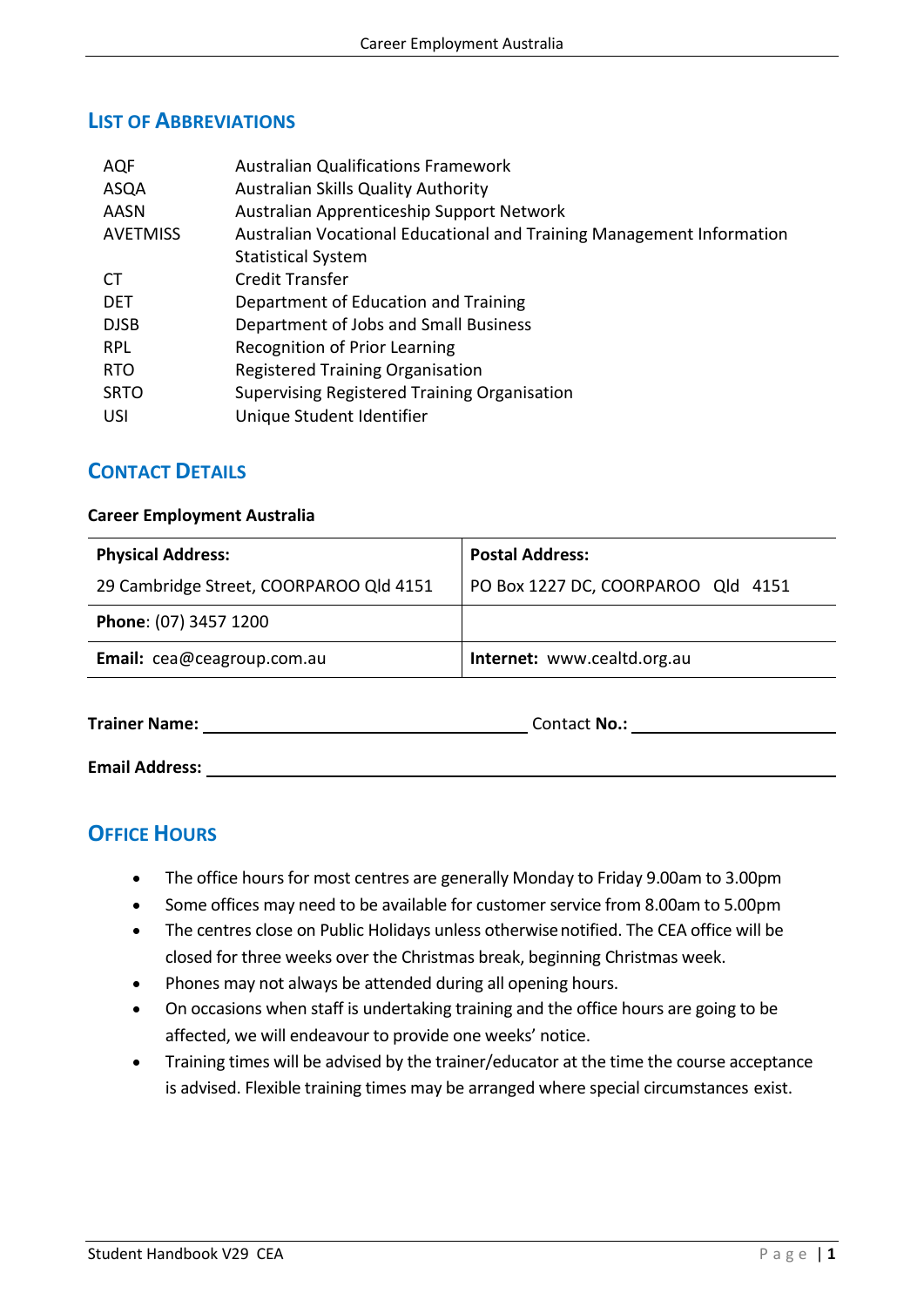# <span id="page-5-0"></span>**INTRODUCTION**

Career Employment Australia Ltd (CEA) is a not-for-profit community organisation, which overall delivers many services and contributes enormously to community.

As a *Registered Training Organisation* (RTO) (RTO Code 0104), CEA is registered to:

- Provide training delivery and conduct assessments of nationally recognition qualifications and courses
- Issue nationally recognised qualifications in accordance with the *Australian Qualifications Framework* (AQF)

The organisation is managed by a committee whose members perform their role in an honorary capacity. The organisation has a solid background in assisting disadvantaged people and also adopts a holistic approach to students and the servicing of funded contracts.

Whether you are undertaking your training at our premises, at another training venue or through a self-paced learning mode, we would like to take this opportunity to let you know about our organisation and what you can expect as you progress through your selected training.

If this is your first training program, the information in this booklet will be helpful. We trust that the knowledge, skills and wisdom gained from your studies will help prepare you for your journey ahead.

Our employment and training services are offered by qualified staff, who is professional and supportive to students/trainees. Trainers/assessors are responsible for preparing and presenting material to meet appropriate standards. Work produced by students will be assessed fairly, objectively and consistently to determine competency and understanding of the subject.

We aim to provide an environment where students can obtain a high level of achievement and feel they are true partners in their education. We have a sound financial and administrative base and ensure staff and students abide by privacy and confidentiality legislation.

# <span id="page-5-1"></span>**Apprentices and Trainees**

If you are an apprentice or trainee, the majority of your training will likely be at your workplace and may be shared between your workplace supervisor and your *Supervising Registered Training Organisation* (SRTO) trainer/assessor. Your trainer/assessor will most likely attend your workplace to conduct assessments, and possibly some training. At other times it may be appropriate for you to attend training sessions at a CEA campus. Some information in this handbook is specific to the CEA campus; which therefore may be irrelevant to you if you do not visit a campus.

There is more information about apprenticeships and traineeships that should have been provided to you by the SRTO Education Officer, which includes your rights and responsibilities (and your parent/guardian's responsibilities if you are under 18 years old), probation period, tuition fees, etc.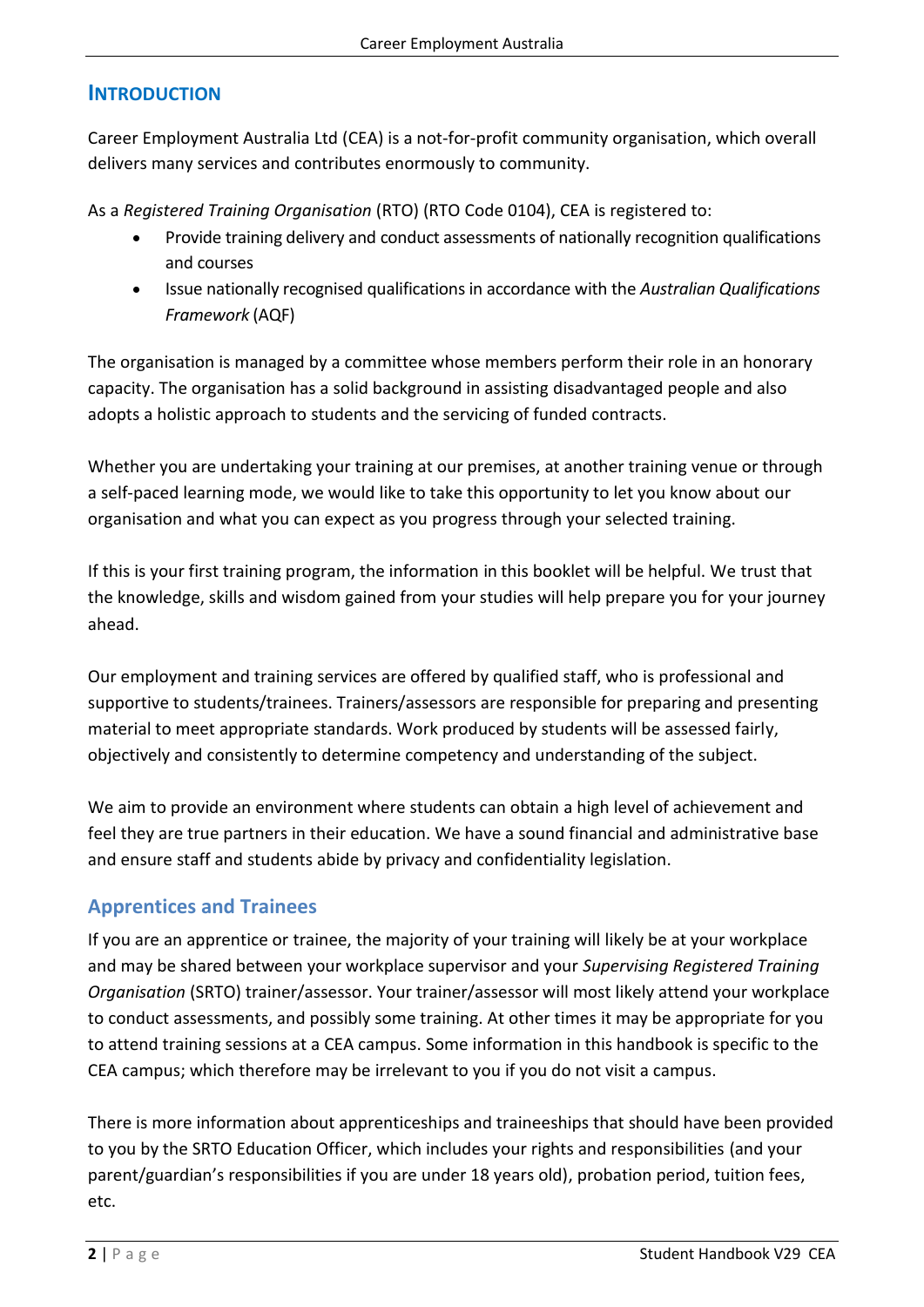# <span id="page-6-0"></span>**QUALIFICATION FRAMEWORK**

Our group is registered to deliver training, assess competence and issue qualifications within the *Australian Qualifications Framework* (AQF). All training programs and qualifications delivered and issued by our group are aligned to training packages or nationally accredited courses.

The AQF is shown below, grouped according to the sector in which they are most commonly issued.

| <b>Schools Sector</b>                        | <b>Vet Sector</b>                         | <b>Higher Education Sector</b>               |  |  |
|----------------------------------------------|-------------------------------------------|----------------------------------------------|--|--|
|                                              |                                           | Doctoral Degree                              |  |  |
|                                              |                                           | <b>Masters Degree</b>                        |  |  |
|                                              | Vocational Graduate Diploma               | Graduate Diploma                             |  |  |
|                                              | <b>Vocational Graduate</b><br>Certificate | Graduate Certificate                         |  |  |
|                                              |                                           | <b>Bachelor Degree</b>                       |  |  |
|                                              | <b>Advanced Diploma</b>                   | Associate Degree,<br><b>Advanced Diploma</b> |  |  |
|                                              | Diploma                                   | Diploma                                      |  |  |
|                                              | Certificate IV                            |                                              |  |  |
| Senior Secondary Certificate<br>of Education | Certificate III                           |                                              |  |  |
|                                              | Certificate II                            |                                              |  |  |
|                                              | Certificate I                             |                                              |  |  |

# <span id="page-6-1"></span>**WHAT IS AUSTRALIAN SKILLS QUALITY AUTHORITY?**

ASQA is the national regulator for the vocational education and training (VET) sector, and as such, seeks to ensure that the sector's quality is maintained through the effective regulation of:

- vocational education and training providers
- accredited vocational education and training courses

*Australia is fortunate to have a world-leading vocational education and training system. This crucial sector provides training in the skills Australians need for employment and injects billions of dollars of export income into the economy each year.*

ASQA makes sure that the quality and reputation of Australia's VET system is maintained through effective national regulation. $1$ 

<sup>1</sup> <http://www.asqa.gov.au/about/agency-overview/agency-overview.html>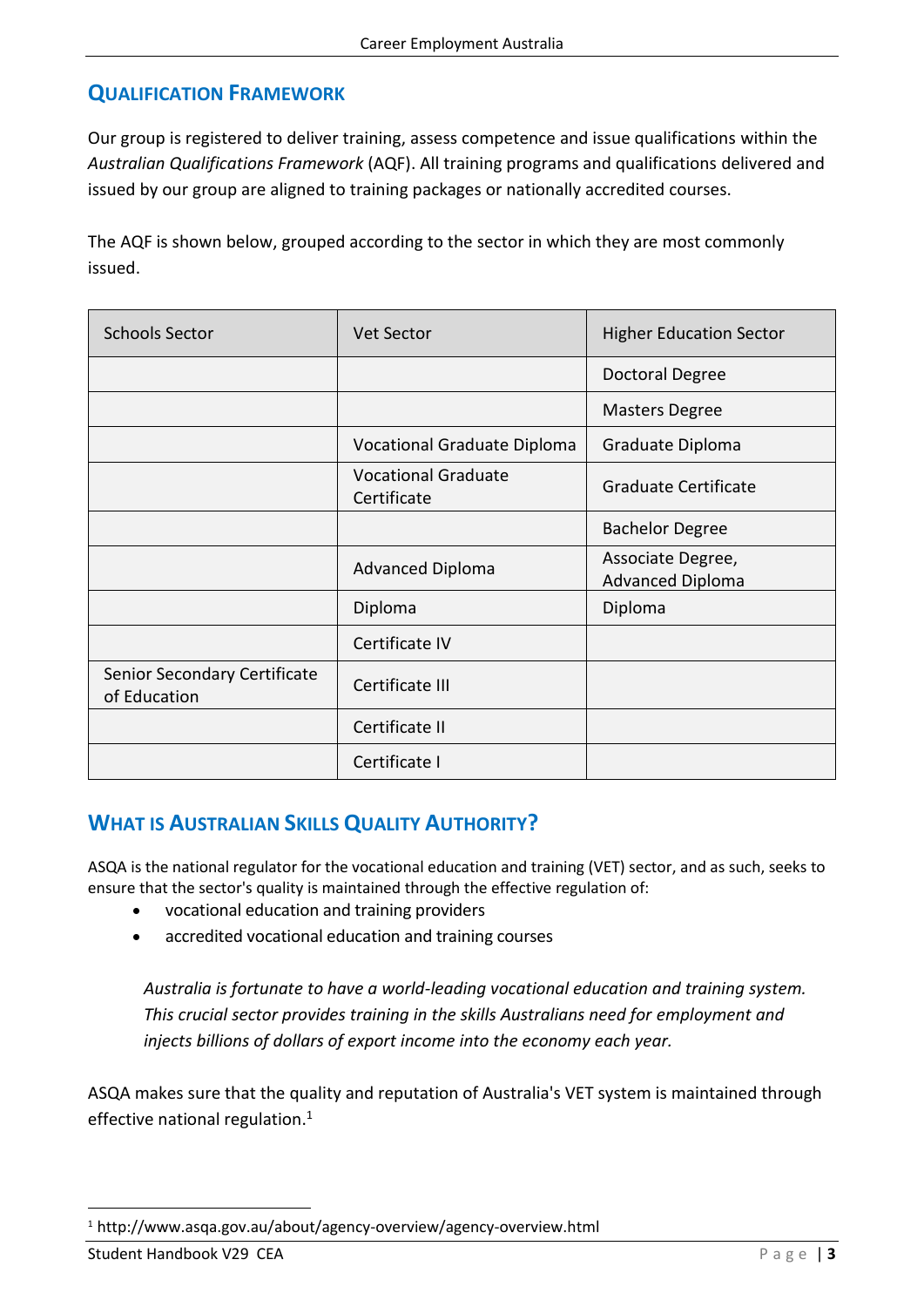# <span id="page-7-0"></span>**TRAINING PACKAGES AND ACCREDITED COURSES**

Training Packages are sets of training materials that have been developed by industry to standardise vocational education around Australia. They lead to nationally recognised qualifications. Nationally endorsed standards (within the training packages) describe the skills and knowledge needed to perform effectively in the workplace. Accredited courses are structured and sequenced vocational education and training courses.

## <span id="page-7-1"></span>**Structure of Courses**

In general, courses are usually divided into content areas. Depending on which course you are undertaking, these subject areas are called units of competency (from a training package) or modules (from an accredited course). Within each unit of competency there is a series of learning outcomes that reflects the skills or competencies that need to be demonstrated in order to satisfy the assessment requirements.

# <span id="page-7-2"></span>**Competence and Competency Standards**

Competence can be defined as the skills and knowledge required to perform the tasks a job requires to the standards demanded by industry. Competency standards (also referred to as national industry/enterprise competency standards) are national standards that set out the work skills and knowledge required for effective performance in the workplace.

# <span id="page-7-3"></span>**Training**

The *Further Education and Training Act 2014 Queensland* <sup>2</sup> was introduced by the Queensland Government to provide a legislative foundation for flexible high-quality training to support Queensland's workforce, both now and in the future. The legislation has introduced improved regulation of the apprenticeship and traineeship system and a more effective structure for providing advice on vocational education, training and employment matters to the government.

# <span id="page-7-4"></span>**PREVIOUS OR CURRENT COMPETENCY**

# <span id="page-7-5"></span>**Recognition of AQF Certification issued by another RTO**

In line with national guidelines, AQF Qualifications and Statements of Attainment issued by other RTOs are recognised. Your previous studies can, in some cases, contribute to the completion of your intended or current training program via a process of credit transfer.

# <span id="page-7-6"></span>**Credit Transfer**

Credit transfer is a process by which you have previously completed accredited study and been awarded competency of units, and it can be counted or 'credited' towards a course in which you are enrolled or intend to enroll into. To meet the requirements for credit transfer, your previously completed study must be at least equivalent both in content and level to the section/s of the course for which you are seeking credit.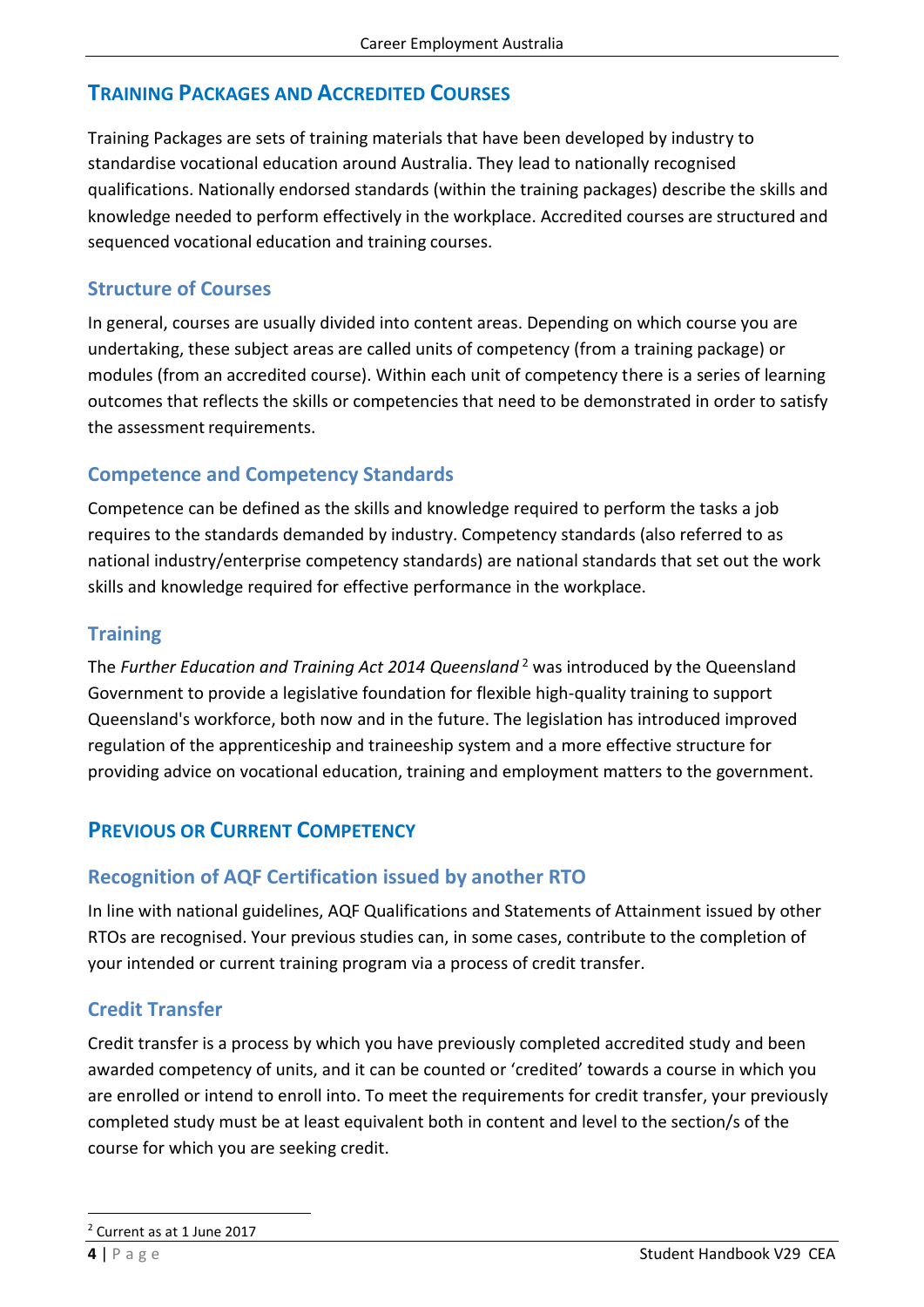If you are considering applying for credit transfer, you will have to present certified documentary evidence of past study (i.e. certificates, statements of attainment, record of results, completion, academic records, etc.). You will need to apply for credit transfer within seven (7) days of course application.

The CEA Compliance team will then undertake a mapping exercise to determine if credit against qualification/competencies can be awarded.

You will be advised of the mapping outcome within 14 days, and you will have a right to appeal the decision if you are not satisfied with the decision. Credit transfer can only be granted if certified documentation is produced.

# <span id="page-8-0"></span>**Recognition of Prior Learning (RPL)**

Our group recognises that students may be able to demonstrate a particular competency based on prior learning (possibly from non-accredited programs), from skills gained in the workforce or from life experiences.

The underlying principle of Recognition of Prior Learning (RPL) is that no student should be required to undertake a competency or element of a competency in a qualification for which they are already able to demonstrate satisfactory achievement of the performance outcomes as stated in the endorsed training package or nationally recognised course.

Please notify your trainer **at enrolment,** if you believe that you may already have acquired the skills, experience and knowledge required by some or all the units of your proposed course. Refer to the course outline you received with this Student Handbook. To claim RPL, you will be required to demonstrate the skills and knowledge or provide documentary evidence. If you feel that you can claim recognition of prior learning, please request a **Form 17 Recognition of Prior Learning** for completion and provide the relevant evidence. Claims for RPL must be received no later than one week after enrolment form is completed. After one (1) week claims for RPL will be rejected.

<span id="page-8-1"></span>RPL cost is provided on application.

# **ENROLMENT AND INDUCTION**

# <span id="page-8-2"></span>**Pre-Enrolment Information**

Prior to enrolment, students are provided with this handbook as well as material/s specific to their intended course, which includes any prerequisites and course assessment information. All queries regarding the handbook and course are clarified either prior to *or* on enrolment.

Students enrolled in classroom training are also provided with a course timetable.

# <span id="page-8-3"></span>**Enrolment**

Prior to, or upon enrolment, students can ask questions and seek clarification of information provided in the student handbook and the course outline.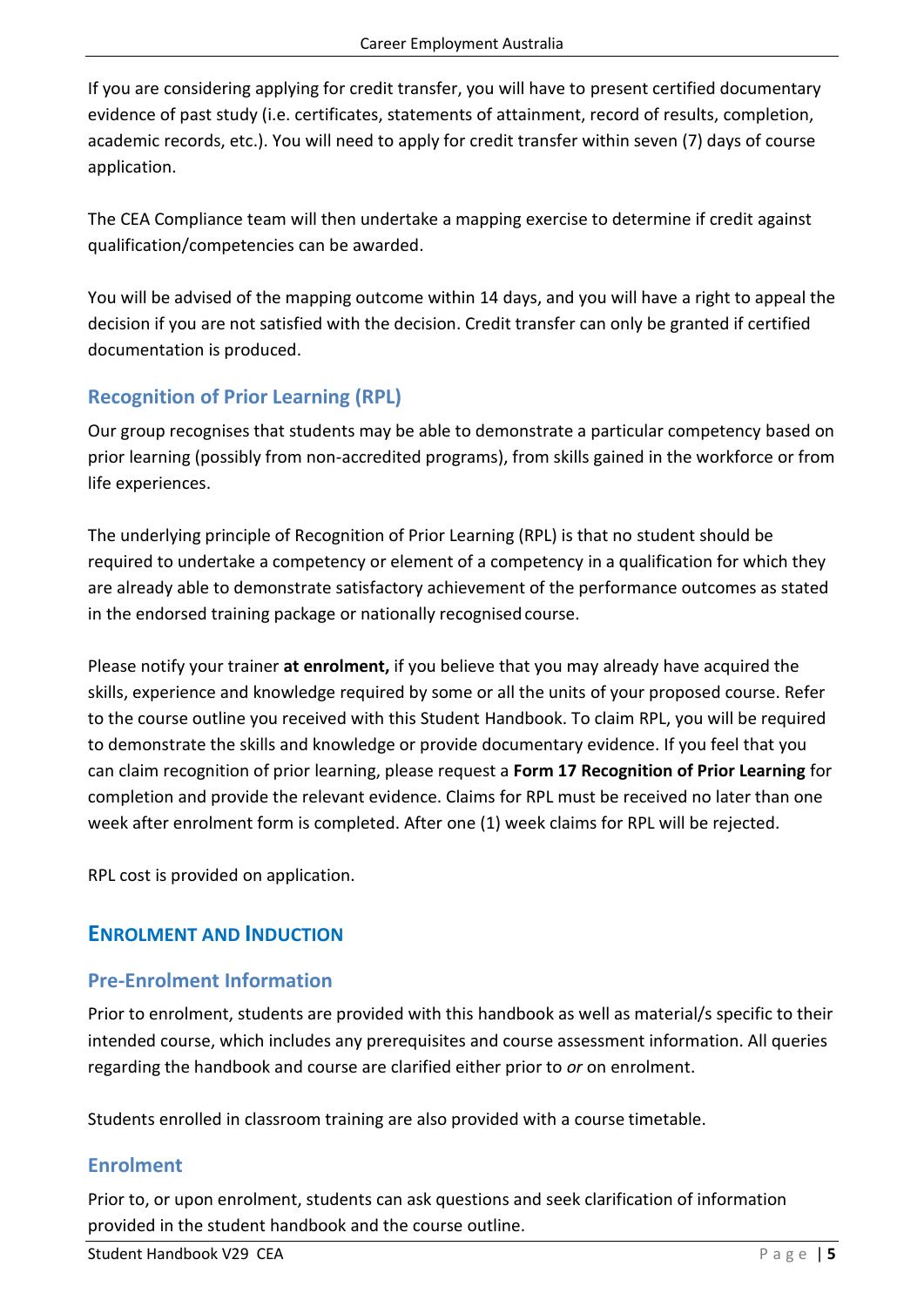An **Application for Enrolment** (**Form 2)** needs to be completed and contains essential enrolment questions for AVETMISS compliance. This is the national VET management information system used for national statistical reporting. Your enrolment information is entered into an electronic database and your original enrolment form is placed in the student's file.

The completion of an enrolment form does not mean that the student is automatically accepted into the nominated course or program. Our organisation reserves the right to refuse enrolment to any applicant. Applicants will be given a reason if their enrolment is denied.

# <span id="page-9-0"></span>**Unique Student Identifier (USI)**

The USI is a reference made up of ten numbers and letters that:

- creates a secure online record of your recognised training and qualifications gained in Australia, from all training providers you undertake recognised training with
- will give you access to your training records and transcripts
- can be accessed online, anytime, and anywhere
- is free and easy to create and
- stays with you for life

If you are a new or continuing student undertaking nationally recognised training, you need a USI to receive your qualification or statement of attainment. You will not receive your certificate or statement of attainment without one.

Your USI will give you access to an online record of the training you have done since 1 January 2015. You will also be able to produce a comprehensive transcript of your training. This can be used when applying for a job, seeking a credit transfer, or demonstrating pre-requisites when undertaking further training.<sup>3</sup>

# <span id="page-9-1"></span>**Language, Literacy and Numeracy (LLN) Requirements**

All students intending to undertake training are required to complete a language, literacy and numeracy (LLN) screening. We make every attempt to ensure that this is conducted in a nonthreatening environment.

The screening, which will establish whether the student has the appropriate level of LLN to enter the course, will be conducted by a staff member who understands relevant industry requirements. Where the screening indicates deficits in essential language, literacy and numeracy levels, more specific testing can be conducted. In this circumstance, the applicant will be required to arrange and undertake a further assessment of skills *(where a fee is levied for testing, payment is the responsibility of the student).*

If an applicant is not accepted for a course, alternate learning pathways may be suggested. These could include language, literacy, and numeracy training prior to entry, undertaking training in an alternative vocational area or at a lower level.

<sup>3</sup> https://www.usi.gov.au/about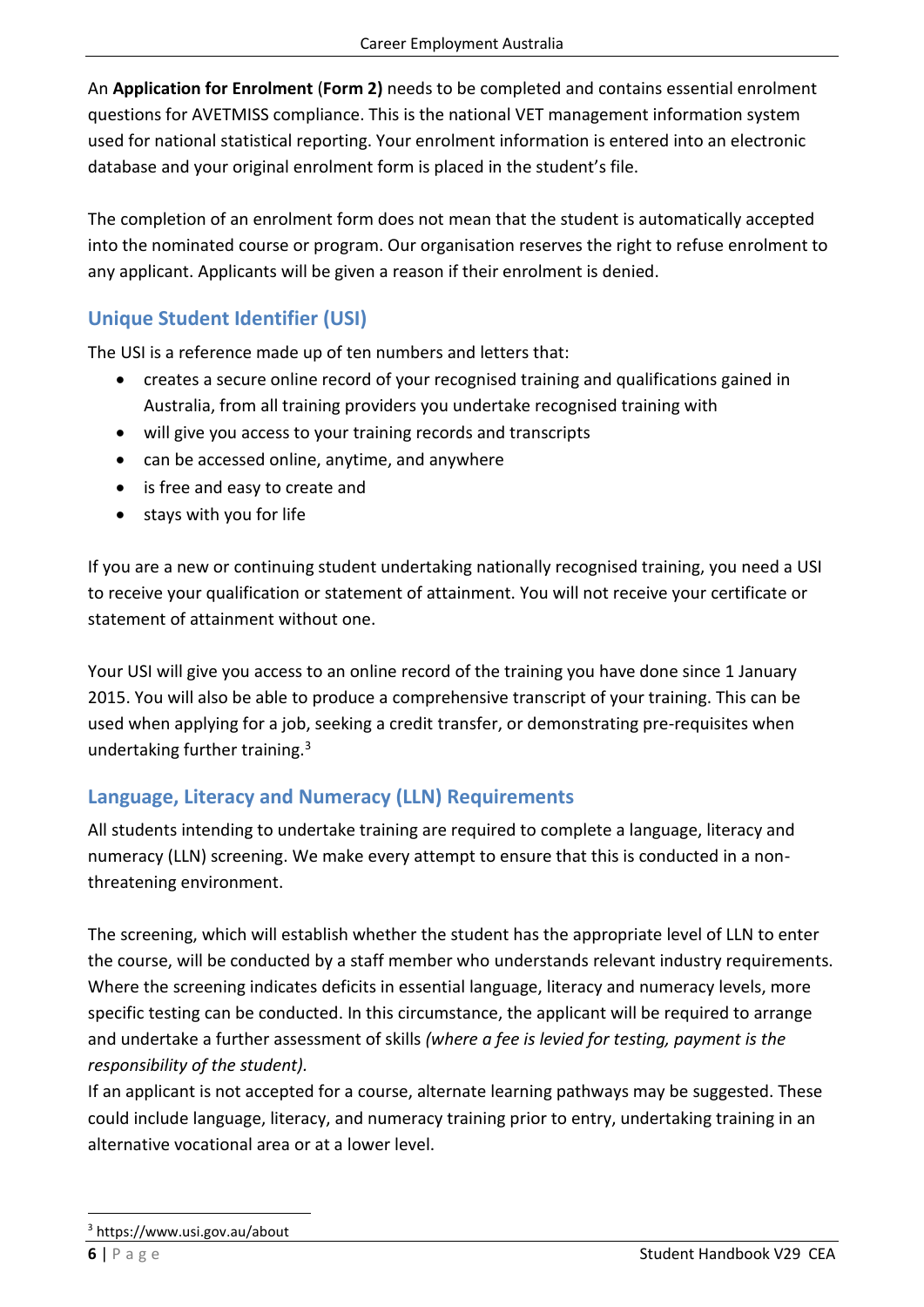# <span id="page-10-0"></span>**Student Selection**

Course programs have eligibility criteria, which can differ from program to program. Some government-funded courses have education level, age, and employment status, etc. criteria, which will be stated when advertised. This criterion determines whether applicants can be accepted into a course. If applicants are not successful in securing a place on a course, it may be due to the course already meeting its allocated intake or applicants not meeting the criteria.

#### <span id="page-10-1"></span>**Terminating your Enrolment**

Withdrawal from a training course requires notification to the organisation, *in writing* by completing a Course Withdrawal Application and returning it to Career Employment Australia. While this may be done at any stage, please note that the timing of your withdrawal may affect your training record and the fees you are charged.

*Note: withdrawal from your course may affect Centrelink payments (if applicable)*

#### <span id="page-10-2"></span>**TRAINING**

During training sessions, students must:

- arrive on time, and report by telephone prior to scheduled time of attendance, any problems resulting in likely absences. Where training occurs in the workplace, if a trainee has a scheduled training session with the trainer and will be absent, the supervisor must notify the trainer/RTO of the absence. A replacement time may be negotiated
- dress appropriately for the training sessions or work in theworkplace
- demonstrate respect for people, property, andequipment
- follow the instructions given by the trainer and/orworkplace supervisor
- take responsibility for their own behaviour
- conduct themselves as responsible adults inside and outside the learning/work environment
- communicate effectively with all training and workplace personnel
	- o use the English language in the learning environment
	- $\circ$  allow others to present their point of view on the subject matter
- help maintain a high standard of workplace health and safety (WHS) requirements and procedures, and report any breakdowns or WHS issues related to workplace or training room equipment
	- use time and other resources responsibly
	- participate in the scheduled workplace and groupactivities, and share responsibilities when working as a member of a team orgroup, to meet the goals identified for and/or by thegroup
	- prepare themselves mentally and physically for a positive learningexperience
	- monitor their own progress towards meeting trainingoutcomes
	- conduct themselves responsibly with peers and training/workplace supervisors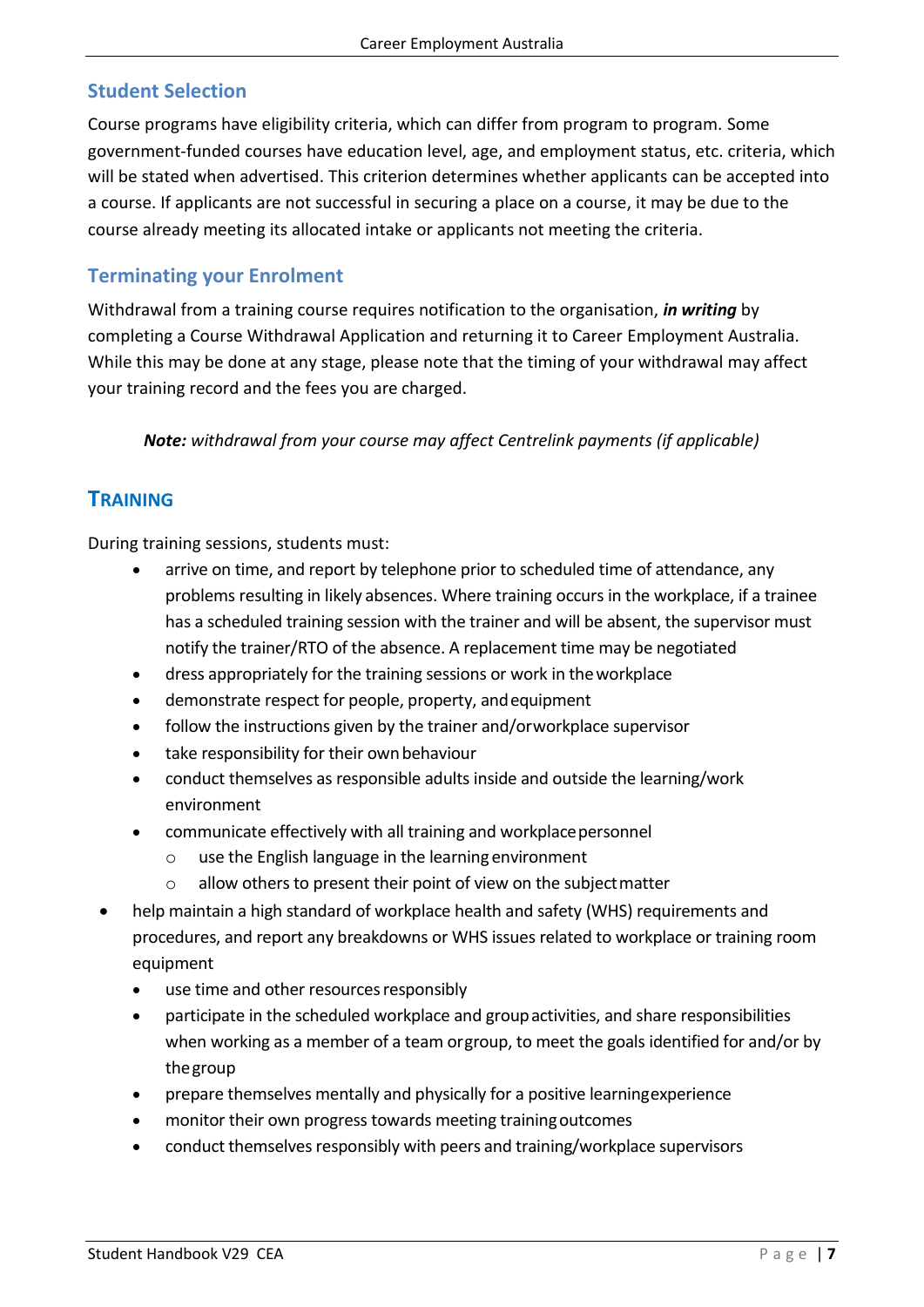# <span id="page-11-0"></span>**ASSESSMENT GUIDELINES**

Assessment of competencies will be conducted in accordance with the *Assessment Guidelines* and competency standards of the appropriately endorsed training package or accredited course.

Students will be issued with a course outline containing details of all units to be assessed within the course being undertaken. Specific assessment tasks relating to individual courses will be available from the trainer.

#### <span id="page-11-1"></span>**Assessment**

Assessment is competency based and is designed to determine whether a student can demonstrate the required competencies. Students who are unable to demonstrate competency at a given time may be reassessed at an appropriate later date. Students who are assessed as not yet competent who appeal an assessment result and are successful in that appeal may be reassessed at an appropriate later date.

Assessment may be undertaken on or off-the-job. If conducted in the workplace, a qualified workplace and experienced assessor will be appointed, and may include the involvement of an industry expert.

Assessment procedures and materials will be appropriate to students' needs and course delivery methods.

#### <span id="page-11-2"></span>**Assessments**

Assessment will be conducted at an agreed venue, such as a classroom and/or workplace, as per the following chart. The emphasis in VET assessment is on the student's ability to perform practical tasks and describe/explain how and why tasks are completed in particular ways.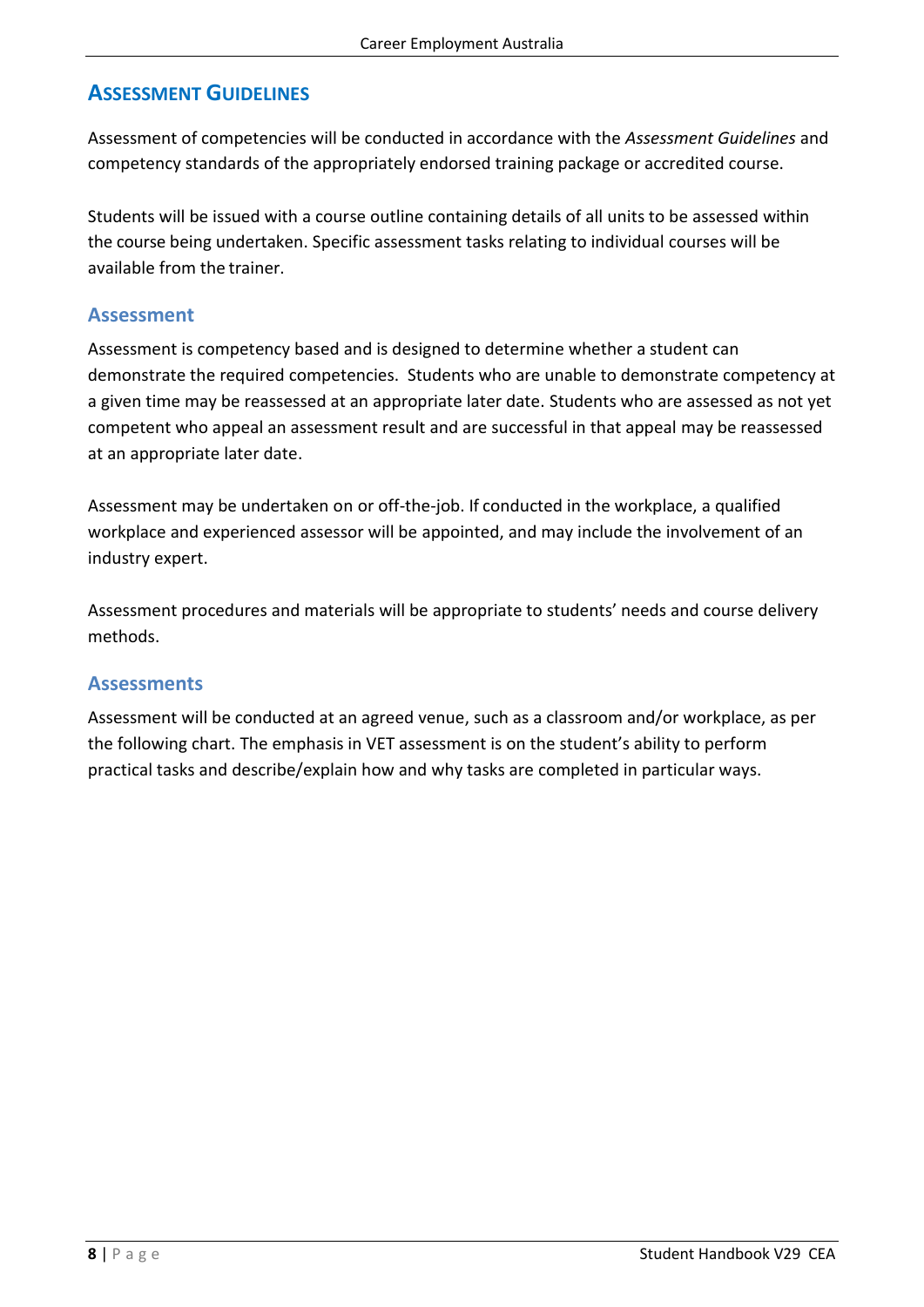

Where standard assessment methods may disadvantage students, we will endeavour to provide alternative or customised assessment tasks or methods where possible. It is the responsibility of each student to make us aware of their special needs.

# <span id="page-12-0"></span>**Assessment Evidence**

There are many ways of collecting evidence e.g., supervisor's testimonials, questionnaires, photographs, reports of team projects, diary notes and meeting notes to name a few. The trainer/assessor will be looking for consistent demonstration of skills, knowledge, and attitudes relevant to the workplace, through a variety of assessment methods and evidence.

# <span id="page-12-1"></span>**Procedures in the Case of Non-Achievement**

In the case where the trainee/student did not achieve the required outcome, the matter will be discussed with all key stakeholders and where appropriate a review date established. Further information will be given to assist in the next assessment and where appropriate the opportunity for further practice will be organised. Where no provision for reassessment is included in the original fee/costing/payment there will be a payment required for reassessment. The reassessment payment can be negotiated between the parties. **A student will be assessed a maximum of three (3) times.**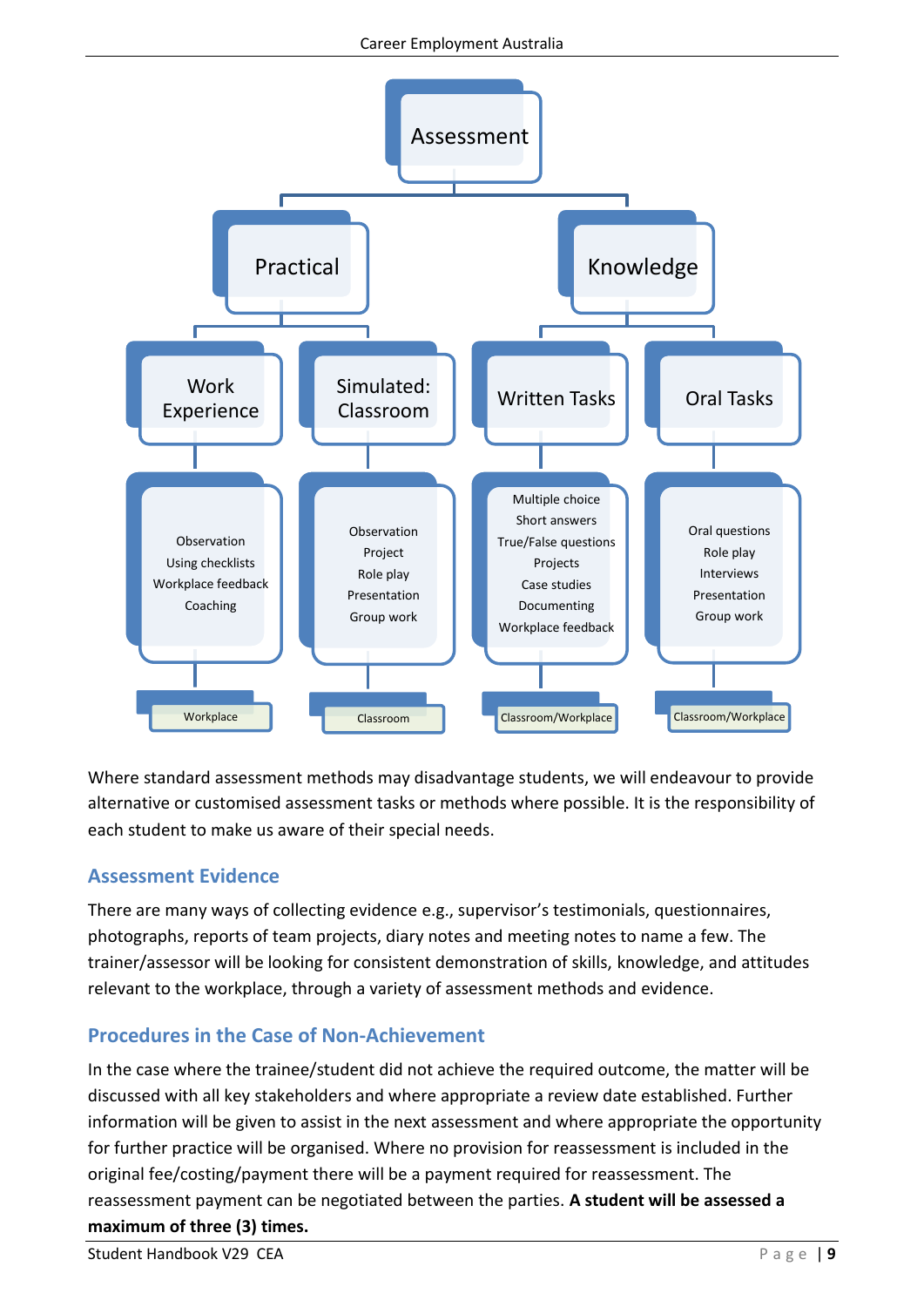#### <span id="page-13-0"></span>**CANCELLATION & TRANSFERS**

If a student's circumstances change and they are unable to continue with their studies, they may choose to cancel or withdraw their enrolment. Students must advise Career Employment Australia in writing by completing a Course Withdrawal Application and returning it to Career Employment Australia. Students will be issued with a Statement of Attainment (if applicable) for the units of competency they successfully completed. These will be issued within 30 days of the day Career Employment Australia received written notification of the student's withdrawal. If the student is enrolled in a Government Subsidised course, they should be aware that there may be limitations or exclusions on them accessing government funded training in the future. If the student chooses to apply to re-enrol with Career Employment Australia later, a new Application for Enrolment must be completed.

#### <span id="page-13-1"></span>**FEE FOR SERVICE**

There may be times that Career Employment Australia offers training and assessment services (including work experience) whereby there is no government funded contribution. Where this occurs, Career Employment Australia will provide a written quote of the fees and charges to each student, including the terms and conditions of the service agreement.

#### <span id="page-13-2"></span>**WORK EXPERIENCE**

Some of our qualifications have a work experience requirement. This gives students the opportunity to work in a real environment and obtain the experience needed for the workforce. Students must successfully complete a minimum number of units of competency before a work experience opportunity will be offered. This allows students the time to obtain underpinning knowledge and skills and develop the workplace behaviours relevant to the industry they are studying.

Insurance coverage will take effect after Career Employment Australia has received the signed Work Experience Agreement. Students will only be covered by Career Employment Australia's insurance arrangements while conducting activities on unpaid placement, during the hours agreed upon by CEA, the host, and the student. There are limitations on work experience hours. Students are not permitted to work on weekends, public holidays, or late night/overnight shifts. Students and host employers will be supported by the Trainer, who will visit (where possible) and maintain regular contact with the student and host employer. Employed students will fall under the insurances of their employer.

If a Work Experience Agreement is not completed and returned to Career Employment Australia by the student, the work hours undertaken prior to Career Employment Australia receiving the agreement will not be recognised and the student will not be covered under Career Employment Australia's insurance cover in the event of a workplace accident.

It is a requirement that all work experience students wear appropriate and professional clothing to a work experience placement. These requirements will be based on the industry in which the student is undertaking work experience.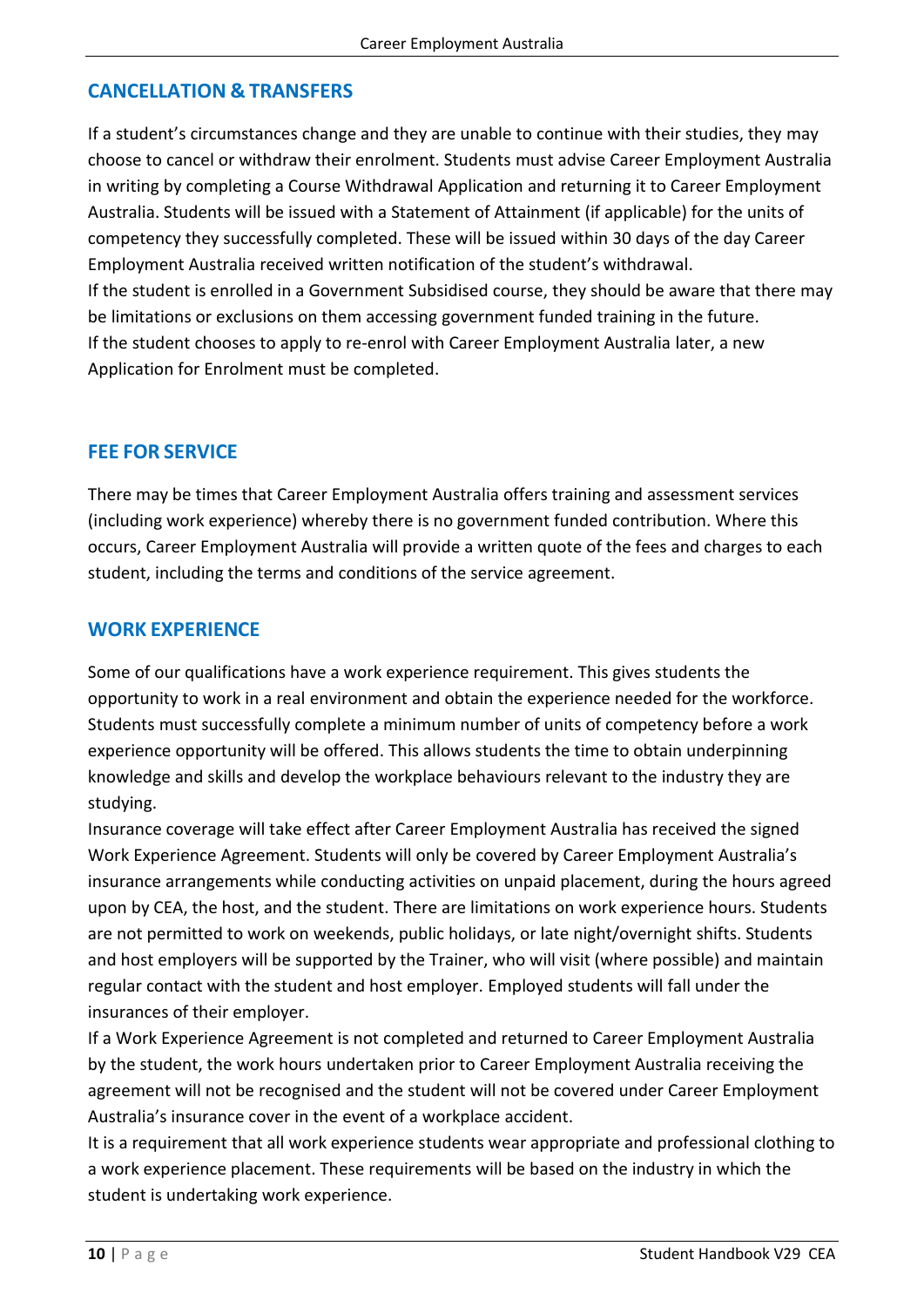### <span id="page-14-0"></span>**PRE-EMPLOYMENT / SECURITY CHECKS**

Pre-employment screenings, such as Working with Children Checks, Police Checks and Disability Worker Screening Checks, screen for an individual's criminal records and any reports on their professional conduct. They are designed to help ensure that the right people are chosen to work or volunteer with vulnerable groups. They aim to prevent people from working or volunteering in a particular sector if records indicate that they may pose a risk.

Some qualifications have a requirement for students to obtain one, two or all the abovementioned checks to be eligible for work experience (which forms a mandatory component of their qualification). If a student is unable to obtain the mandatory check/s for the relevant industry they may not be eligible to undertake the qualification in which they are applying.

#### <span id="page-14-1"></span>**STUDENT SUPPORT**

Staff will provide encouragement and support to all students; however, students are responsible for their own learning. Should any student feel they are not making satisfactory progress they should approach their trainer who will evaluate the situation and, if necessary, provide further material for extra study. Where students are experiencing difficulties beyond their trainer's expertise, suitable referral information for external assistance will be provided. It is the responsibility of the student to seek the required assistance.

#### <span id="page-14-2"></span>**ISSUING OF CERTIFICATION**

On successful completion of all assessments, the appropriate certification will be issued. A student will be issued with a certificate upon completion of a full qualification. If a student only completes one or more units of competency but not a complete qualification, a Statement of Attainment will be issued.

Issuance of a certificates or Statement of Attainment is subject to the student providing their *Unique Student Identifier* (USI). A copy of the certificate/statement issued will be retained on the student's file and details on the electronic database for 30 years.

Under the *National Vocational Education and Training Regulator Act 2011* (Commonwealth), once assessments have been completed and signed off (assessor has completed all documentation confirming that competency has been achieved for all components of assessment), Statements of Attainment/Certificates are required to be issued within 30 days of competency of the course being achieved. The office of the [USI](http://www.usi.gov.au/) holds, and can provide, transcripts of VET training.

#### <span id="page-14-3"></span>**REISSUANCE OF CERTIFICATION**

Past students may obtain a copy of their certification for a nominal fee. Please request a 'Certificate or Statement of Attainment - Request for Replacement/Copy'. All fees are clearly outlined in the 'Certificate or Statement of Attainment - Request for Replacement/Copy' form.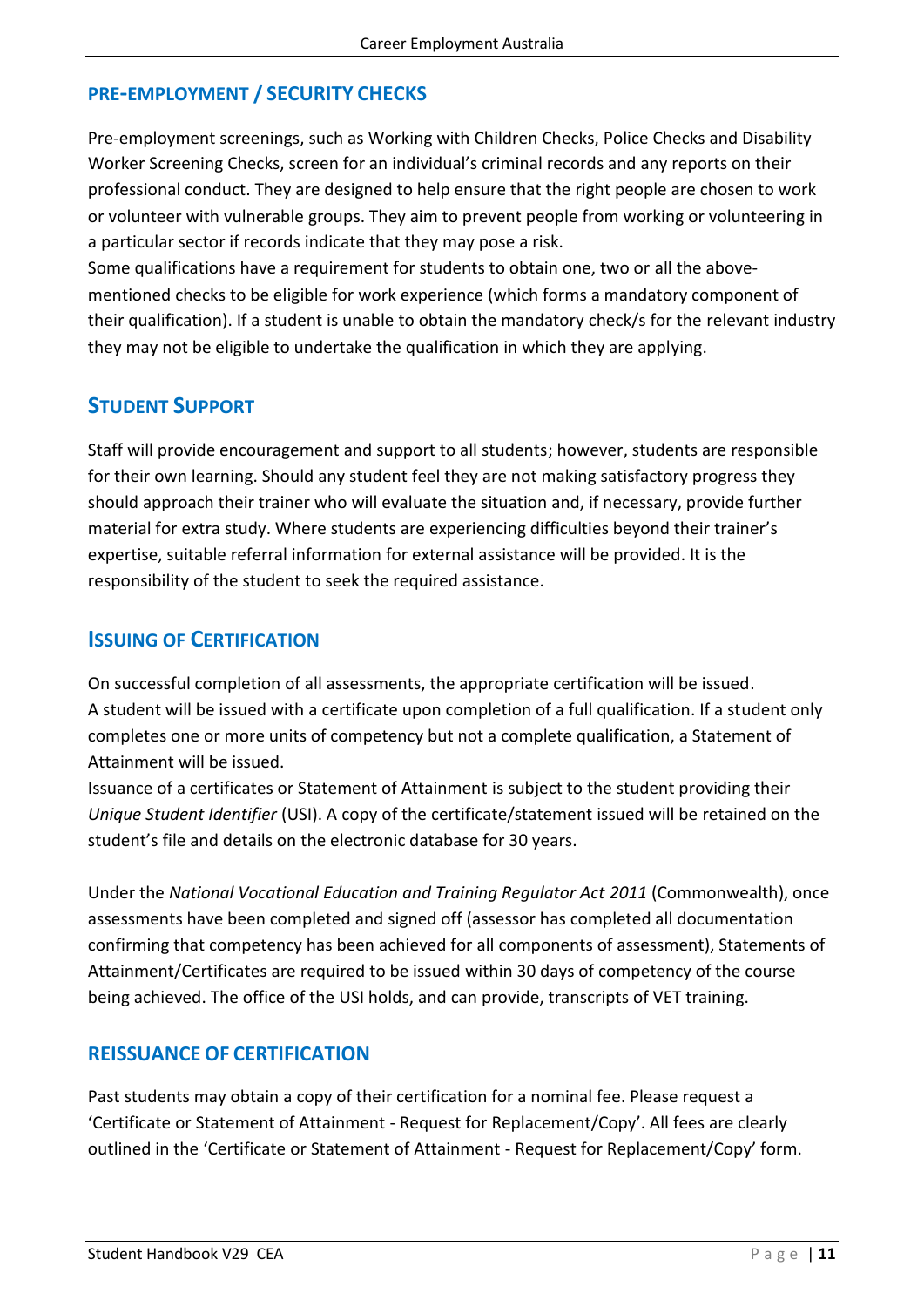| FEES are PAYABLE PRIOR to the Certificate/Statement of Attainment being issued: |                                                                                                                                                                                                                                                |  |  |
|---------------------------------------------------------------------------------|------------------------------------------------------------------------------------------------------------------------------------------------------------------------------------------------------------------------------------------------|--|--|
| \$100 each                                                                      | For certificates/statements of attainment issued prior to and including 2009.                                                                                                                                                                  |  |  |
|                                                                                 | <b>for concession card holders</b> the fee is \$50 (a photocopy of the applicant's current<br>$\bullet$<br>Health Care Card must accompany this request).                                                                                      |  |  |
| \$50 each                                                                       | For certificates/statements of attainment issued from 1 January 2010.                                                                                                                                                                          |  |  |
| $$25$ each                                                                      | For certificates/statements of attainment for concession card holders (a photocopy<br>of the applicant's current Health Care Card must accompany this request).                                                                                |  |  |
| No charge                                                                       | If CEA made an error in the production of the original certificate.<br>(The original certificate MUST accompany this request).<br>This does not apply if the student has written their name incorrectly or unclearly on the<br>enrolment form. |  |  |
|                                                                                 | If the incorrect name is written on this Request for Replacement /Copy - Certificate or Statement of Attainment, a<br>search fee of \$100 per hour will be payable.                                                                            |  |  |

# <span id="page-15-0"></span>**STUDENT EVALUATION OF TRAINING**

Students are encouraged to give feedback about the training services provided to them. At some time during or at the completion of training you will be requested to complete a **Student Evaluation** form. Your contact details can be included; however, we are happy to receive your feedback anonymously if preferred.

Where negative issues are raised you will receive a written response if your contact details are included. Please note however that all feedback is treated with value and negative feedback generates an Action Request that is referred to the Training Manager.

At the end of your course, you will be required to complete an AQTF Learner Questionnaire, which provides valuable training information to the government.

# <span id="page-15-1"></span>**ACCESS AND EQUITY POLICY**

Our organisation is committed to providing equal opportunity and promoting inclusive practices and processes for all students within the limits of our resources as well as integrating the principles of access and equity in our policies and procedures for students. We acknowledge our obligations under State and Federal equal opportunity laws including:

- Disability Discrimination Act, 1992
- Queensland Anti-Discrimination Act 1991
- Racial Discrimination Act 1975
- Sex Discrimination Act, 1984(Commonwealth)

Our qualified and dedicated staff will provide nondiscriminatory access to services including training and assessment and comparable educational outcomes to participants and potential participants wherever possible.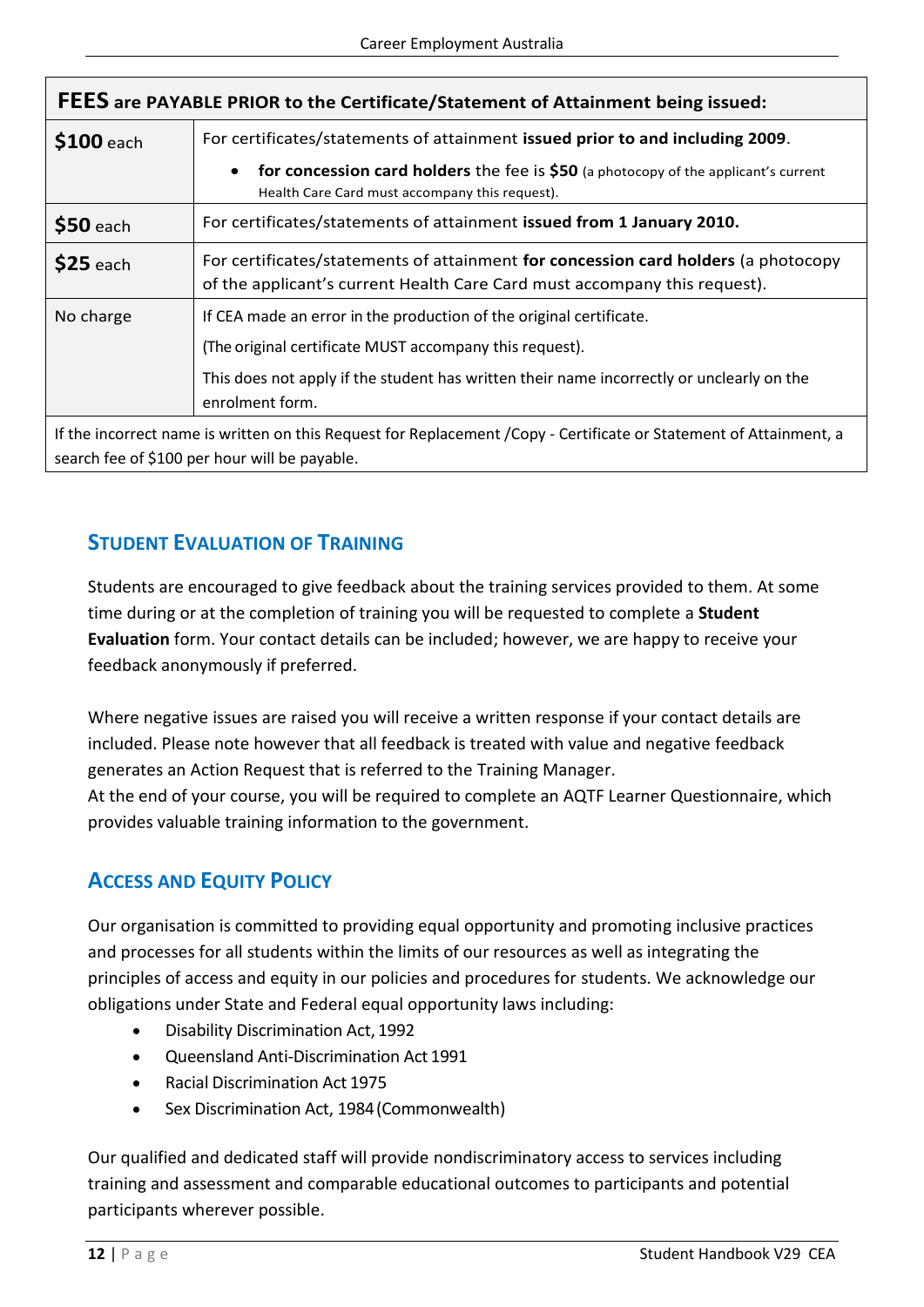Our facilities enable us to provide many opportunities for students to develop their interests and achieve their full potential.

The organisation aims to:

- promote learning and personal development for all
- earn and maintain an excellent reputation
- establish and operate within the principles of continuous improvement
- maintain a high standard of teaching to enable students to achieve their full potential
- provide high quality learning, growth, and development
- maintain a training facility that is safe, orderly, and caring
- pursue excellence for individuals in all aspects of education, life and work
- praise all achievements
- show respect for others as well as ourselves
- show respect for the environment, organisation, community, and the world at large
- conduct all training and assessment activities within the requirements of ASQA

We recognise that the learning process is unique to every individual. Any special needs (such as LLN) that are identified prior to enrolment are monitored throughout training to ensure progress is being achieved. Our commitment to fair and equitable treatment extends to students, employers, and employees. We believe that all people are of equal value.

Our organisation promotes and markets its services with integrity and professionalism to provide students with honest and unambiguous claims in respect of those services. Our student information ensures that all fees and charges and the extent and limits of the service we can provide for that fee or charge are clearly known and understood. Organisational policies, course content/information, enrolment processes, training and assessment practices and the process for award of vocational outcomes are clearly stated.

Training services will be made available to all students (and potential students) regardless of race, gender, age, marital status, physical or intellectual impairment, or sexual orientation. As a student of our group, you have a right to be always treated fairly without discrimination. Please notify the Training Manager if you believe you have experienced any form of discrimination either directly or indirectly.<sup>4</sup>

We participate in internal and external auditing processes which include random audits, audits following a student complaint and/or audit for the purposes of re-registration/external scope.

# <span id="page-16-0"></span>**Harassment and Bullying (on campus)**

Most of our students are wonderful individuals who treat our staff and one another with kindness and respect and it is our privilege to work with them. We have workplace health and safety (WHS) obligations to protect our staff and students from bullying and harassment.

You have a right to participate in a learning environment that is free of harassment and of bullying.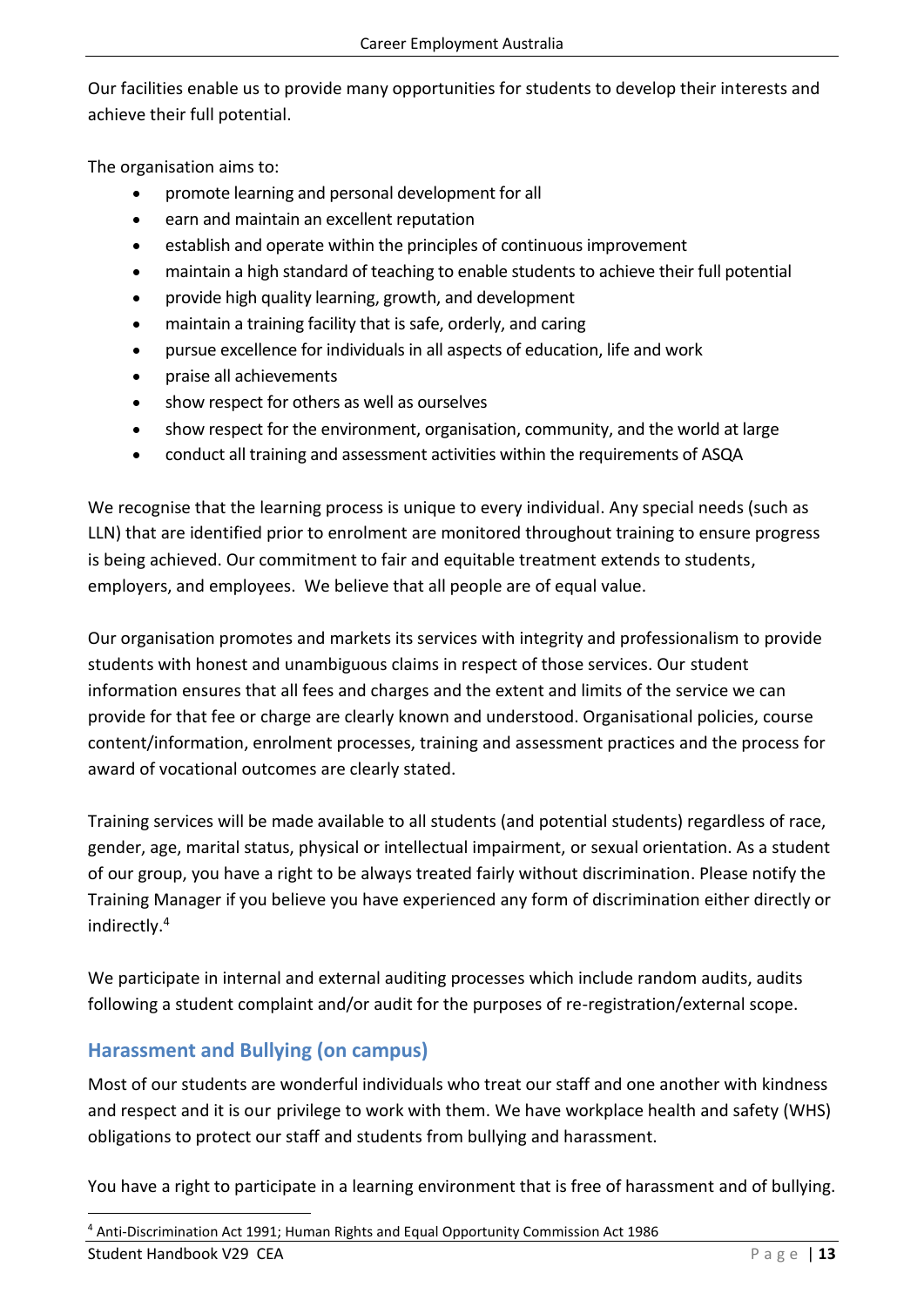If you experience any form of harassment or bullying from staff, volunteers or other students please notify the Training Manager. 5

#### <span id="page-17-0"></span>**Se**x**ual Harassment**

The Australian Human Rights Commission defines sexual harassment as "any unwanted or unwelcome sexual behaviour, which makes a person feel offended, humiliated or intimidated".

#### The *[Sex Discrimination Act 1984](https://www.humanrights.gov.au/about/legislation/index.html#sda)*

*protects people from unfair treatment on the basis of their sex, sexual orientation, gender identity, intersex status, marital or relationship status, pregnancy and breastfeeding. It also protects workers with family responsibilities and makes sexual harassment against the law.<sup>6</sup>*

In accordance with the Act, sexually oriented behaviour will not be accepted in the workplace or in the training environment.

If inappropriate sexually oriented behavior in the workplace creates an uncomfortable environment for you, it is important that you speak up. You could let the other party know that advances are unwelcome (to you or others).

It is possible to deal with this sort of problem informally as a first step, by trying to explain to the offender how the behaviour makes you feel. He or she may not have realised how affected you are. You could approach your trainer for support or do this in writing if you don't feel able to do it face to face and take someone with you if it makes you feel more secure.

# <span id="page-17-1"></span>**STUDENT CODE OF CONDUCT**

# <span id="page-17-2"></span>**Student Behaviour**

CEA has expectations of student behaviour, which applies to both in the classroom, and in a workplace situation, such as work experience.

#### *Note to all prospective participants.*

*We are committed to our students and do our best to access funding so that we can offer p*r*ograms at no cost or minimal cost, including training opportunities wherever possible.* 

If any student, or any person acting on their behalf, is rude to, or abuses any staff member, that student will not be allowed to continue their training with us. They will receive written notification that they have been exited from training and receive a Statement of Attainment (SOA) for any units that they have successfullycompleted.

Where any person has been rude to or abused any staff member on behalf of a student without

<sup>5</sup> Industrial Relations Act 2016/Industrial Relations Regulation 2018

<sup>6</sup> https://www.humanrights.gov.au/our-work/sex-discrimination/about-sex-discrimination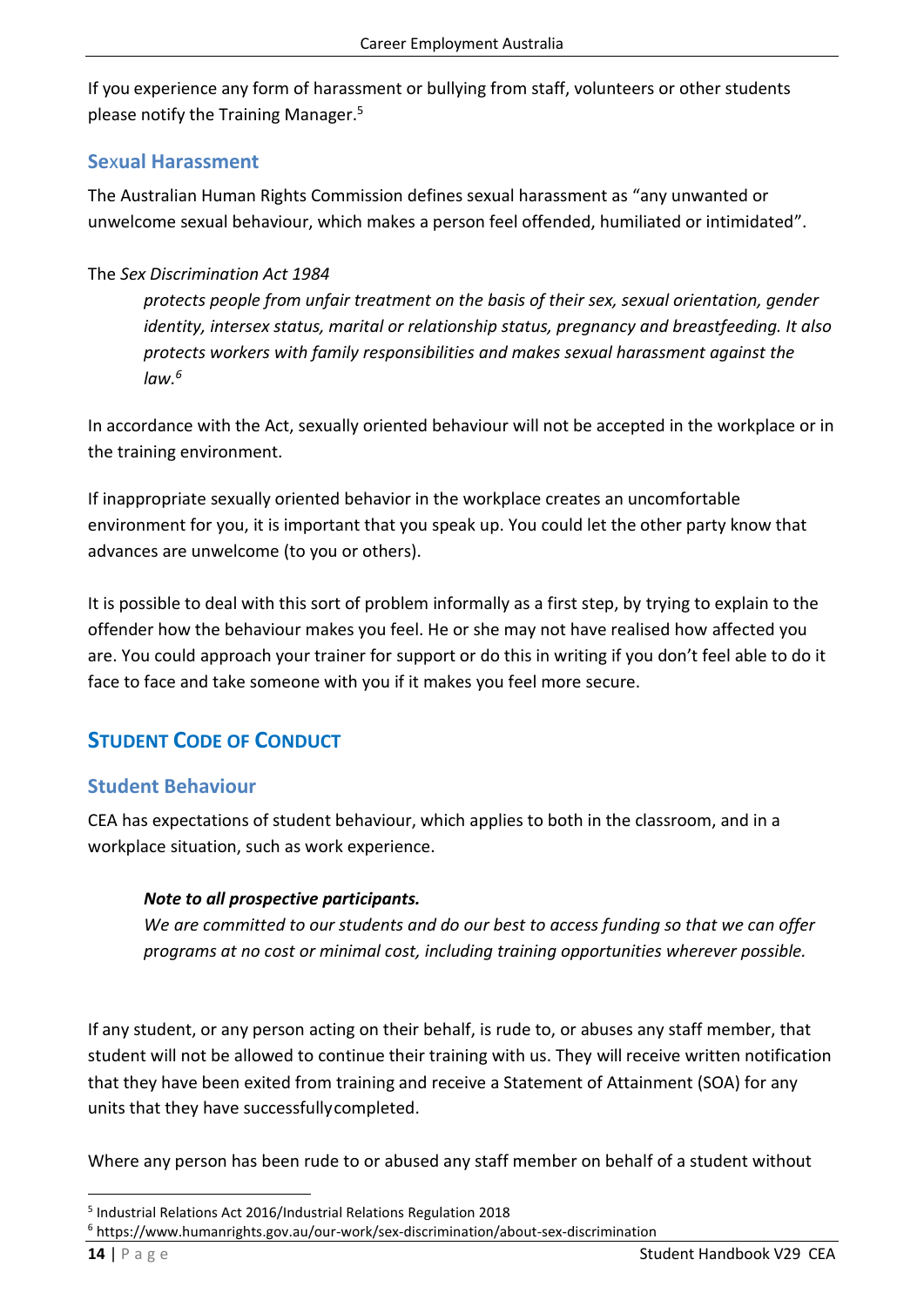that student's permission the student must state in writing that the person who abused staff was and is not authorised to speak on the student's behalf to be allowed to continue their training with us.

We welcome student complaints and concerns, and we try to answer any questions and help wherever possible.

Students are expected to fulfill the behavioural standards outlined below when presenting for training and assessment in the training room/area and when at *Work Experience* or field trips.

Students are expected to show trainers/educators the same level of respect that we expect staff to demonstrate. Students have a responsibility to make every effort to maintain satisfactory progress in their training. Students who are disruptive or who impede the learning of others, in the classroom or on campus, will receive warnings, which can result in their being unable to complete the course. Any instances of bullying and aggression will not be tolerated.

# <span id="page-18-0"></span>**Dress Standard (on campus)**

Career Employment Australia is a learning environment that prepares students for employment. Therefore, it is expected that students dress in a manner that is appropriate for both the learning and workplace environment. Appearance and personal hygiene should be neat, clean, safe and not offensive.

This applies to all participants regardless of gender, race, religion, orculture.

The following is **not considered acceptable** to wear:

- Singlets
- Clothing with offensive messages or pictures
- Short skirts or shorts
- Skirts with high splits
- Very sheer blouses
- Halter tops, tank tops or tops that expose the midriff
- Low-cut tops/blouses that expose cleavage
- Backless dresses
- Motorcycle helmets are not to be worn inside the premises

Headpieces, including veils, must be tied back, with the face visible.

Shoes are mandatory. Shoes should be suitable to their training/work environment and meet all workplace health and safety standards. They must be enclosed—no thongs, open toe or backless shoes are permitted.

A high standard of personal hygiene should be maintained. It is important to consider the comfort of other students and staff.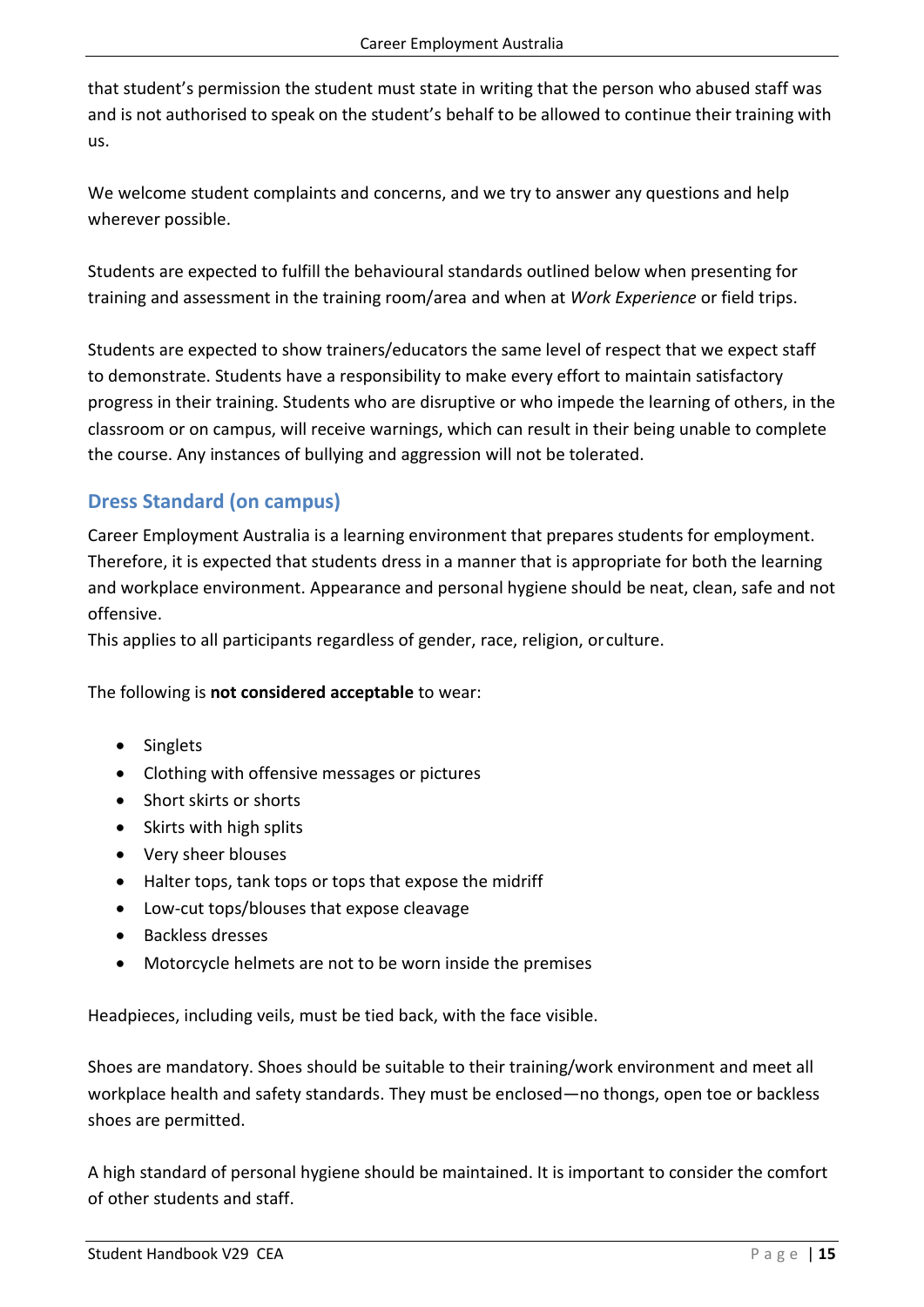*Note: In some specific workshop and/or practical training facilities, or in the workplace, appropriate clothing for training may include mandatory personal protective clothing and equipment (PPE) about which you will be notified in advance by your trainer.*

#### <span id="page-19-0"></span>**Mobile Phones**

Mobile phones feature significantly in our lives. Career Employment Australia understands that mobile phones are needed for communication and safety reasons.

Listening to music, watching videos, playing games, accessing the internet, taking photos or videos, talking or texting during class disrupts teaching and learning. Career Employment Australia's mobile phone expectations aim to promote a safe environment for both trainers and students.

*Mobile phones must be turned to silent/vibrate mode when students are in class.*  Please discuss with your Trainer any need to access your mobile whilst in class (e.g., job purposes, family issues, emergency situations). Social media and recreational use of mobile phones in class is not permitted.

- Phones can be used during breaks or where there is a family emergency (must be taken outside the classroom)
- Phones must be kept on silent throughout the day.

Students who choose to bring mobile phones or other devices to class must accept sole responsibility for their care. As with any other personal items, Career Employment Australia cannot take any responsibility for phones that are lost, damaged or stolen.

## <span id="page-19-1"></span>**Smoking**

Based on duty of care and the Queensland Tobacco Laws, Career Employment Australia has a no smoking policy in **ALL** organisational premises (including covered garage areas). The smoking ban includes the use of all smoking products, including electronic cigarettes.

From 1 September 2016, the no-smoking area at non-residential building entrances extends from 4 to 5 metres. This includes entrances to government buildings, commercial buildings, shopping centres, banks, and other non-residential buildings. This means it is illegal to smoke anywhere within five (5) metres of an entrance to a non-residential, enclosed place. Other outdoor areas are school yards, children's playgrounds, and major sporting grounds.

Further, smoking is also prohibited in **ALL** work vehicles. All students or participants who are passengers in organisational vehicles must refrain from smoking. This policy must be adhered to for the health, safety and comfort of all staff members, volunteers, and students.

# <span id="page-19-2"></span>**Alcohol, Drugs, Gambling and Theft**

No alcohol or illegal substances are allowed on the premises. The organisation has a zero tolerance for any student attending any of our premises whilst under the influence of alcohol or drugs. If a persons' behaviour indicates that they may be under the influence of alcohol or drugs they will be asked to leave the premises as part of the organisation's risk management process, as per the Workplace Health and Safety obligations.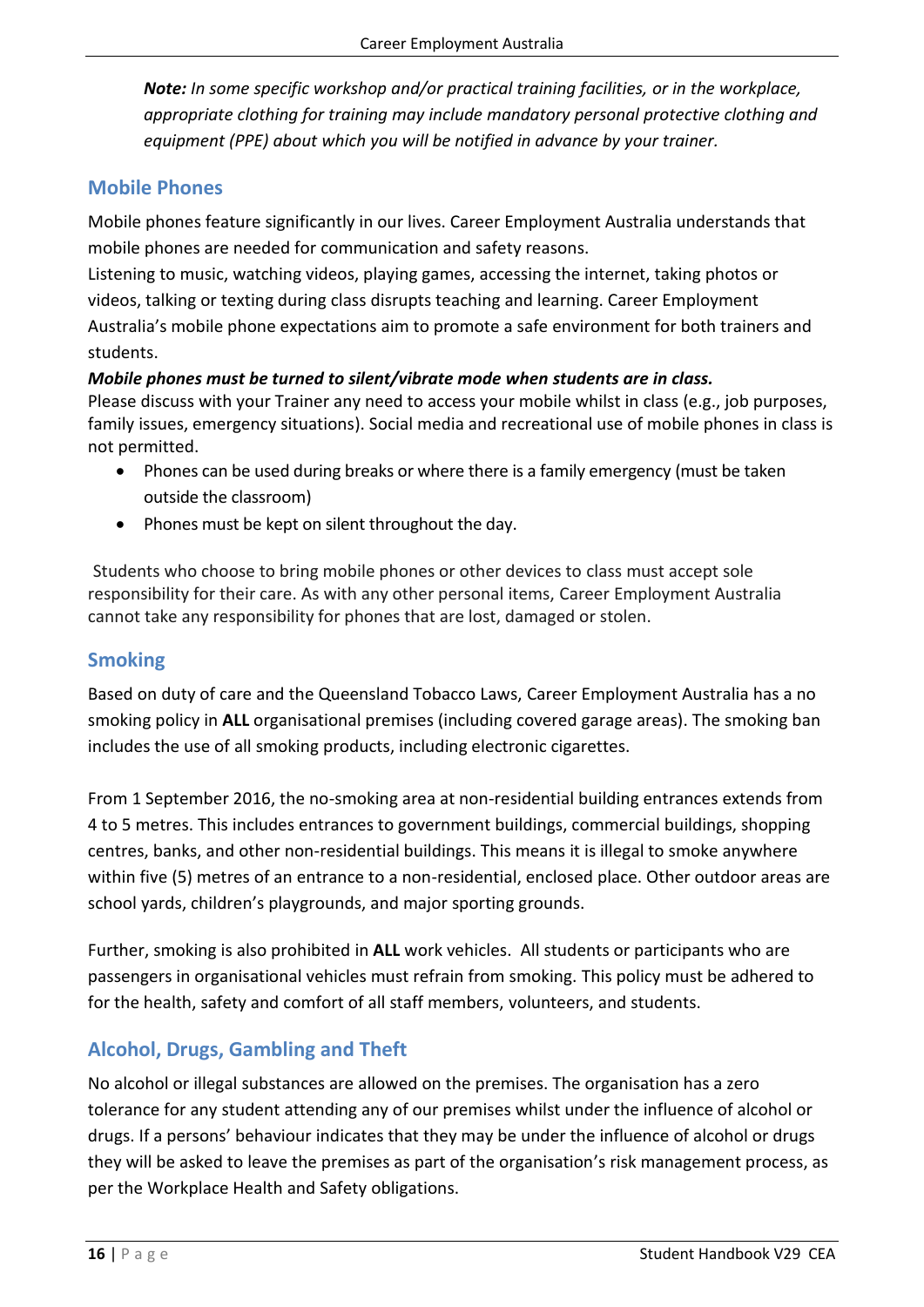The appropriate authorities will be called to deal with students who breach the law and other violations carried out on the organisation's property.

#### <span id="page-20-0"></span>**Possession of a Dangerous Item**

Students may not use or carry prohibited and/or dangerous items on the organisation's property. The appropriate authorities will be called to deal with students who breach the law and other violations carried out on the organisation's property.

#### <span id="page-20-1"></span>**Unacceptable Behaviour**

Totally unacceptable student/workplace behaviours include behaviours that occur at the training campus, workplace, and anywhere else the student represents the organisation, as follows:

#### **Level 1**

- Presenting for training or work under the influence of drugs and/or alcohol
- Stealing, including from others or training areas or workplace
- Threatening others to the detriment of their safety
- Vandalism including misuse of equipment and facilities
- Possession of firearms, knives, broken glass and/or other dangerous equipment
- Acting in any way that puts either themselves or others at risk

#### **Level 2**

- Using abusive or offensive language
- Demonstrating prejudices (racial, ethnic, gender, disability, religious or sexual)
- Disrupting others who are in the learning and/or work environment
- Smoking in non-allocated smoking areas
- Conducting or attending illegal gambling
- Non appropriate clothing for training or workplace activities
- Presenting in any unauthorised areas of the building/s
- Failing to attend for interviews with the trainer/assessor or workplace supervisor to discuss progress (without prior notice)
- Failing to attend a pre-arranged training session without prior notice to the trainer or workplace supervisor
- Failing to attend a pre-arranged assessment session without prior notice to the training representative's assessor and/or workplace assessor

#### <span id="page-20-2"></span>**Attendance**

Attendance in training is recorded each training day to meet both work health and safety and learning requirements.

For face-to-face training courses, attendance is an important element of learning and engagement. Students are requested to be considerate to the Trainer and fellow students by attending scheduled classes, arriving to class on time and only taking allocated breaks. We understand that absences may occur.

Excused absences will be those which occur because of:

• personal illness with a medical practitioner's note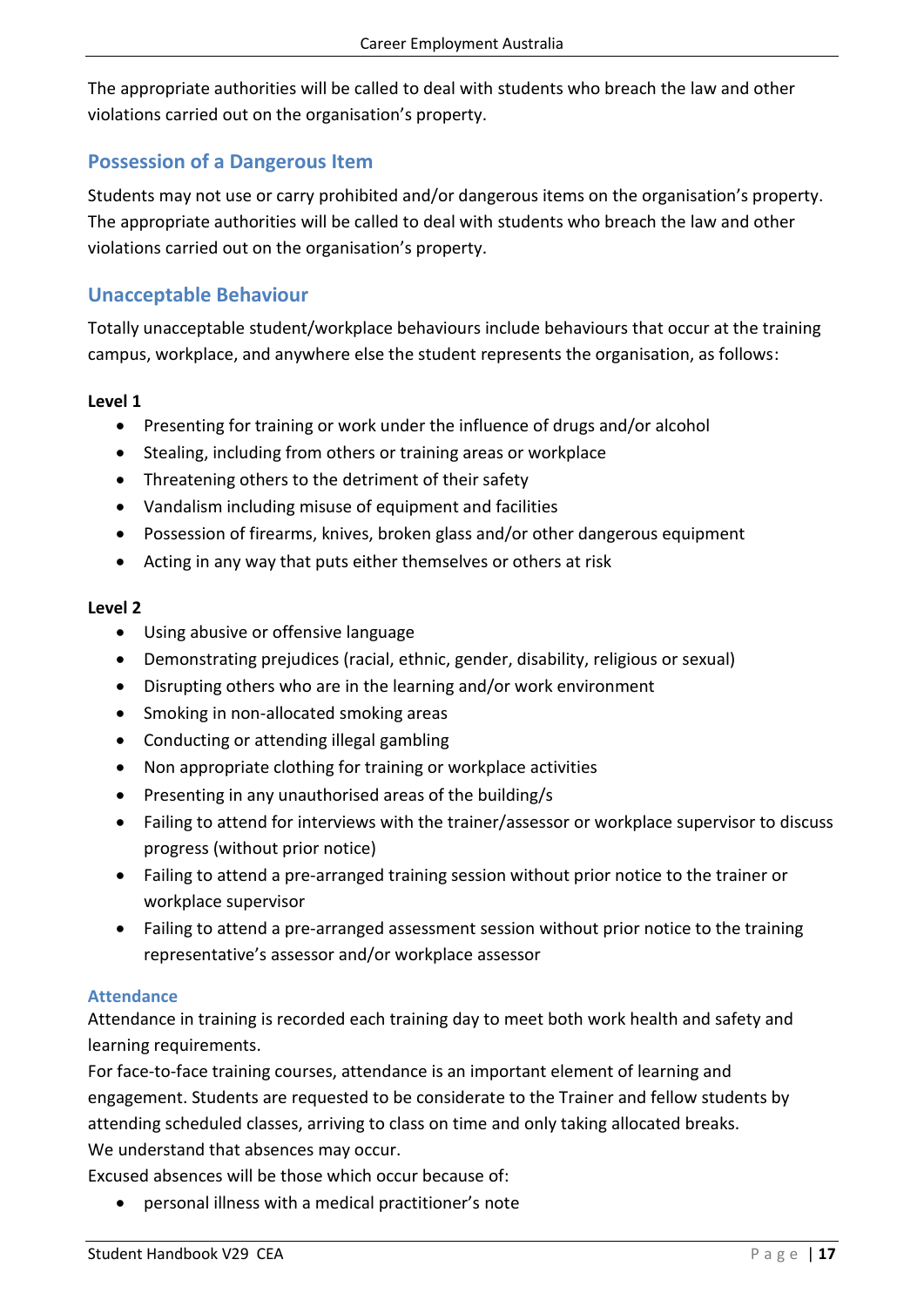- carer to a family member
- death in the immediate family
- religious holidays as prescribed by the State Department of Education (for an excused absence for religious holiday, a note must be submitted in advance to the trainer), or
- extended periods of illness which are covered by a written statement from a physician indicating that he/she ordered the absence

#### <span id="page-21-0"></span>**Plagiarism**

We take plagiarism very seriously. Plagiarism is defined as the act of using or closely imitating the language and thoughts of another author without authorization and the representation of that author's work as one's own, as by not crediting the original author*<sup>7</sup>*

It includes the use of language, thoughts, ideas, or expressions *and is considered to be* academic dishonesty $8$  and is a serious offence.

*Assessments requiring a written response must be the student's own work. Responses to written assessments should not be identical or too similar to neither the associated marking guide nor from one student to another, except in cases where there is only one correct answer, eg identical answers would be appropriate if the question required the student to identify the appropriate "Act of Parliament" which covers activity in a particular industry.<sup>9</sup>*

We have interpreted this statement as follows:

- if a bullet is a name, or one or two words, or legislation, it is acceptable
- if a bullet can be words that are reduced (abbreviated) or replaced to shorter or changed words, it is acceptable
- otherwise, exact replica of bullets is not acceptable

All completed assessments must be the student's own work. Students cannot copy from others or get another person to do their work. This includes copying from learning guides, the internet or other published documents without referencing.

Students are required to submit a signed Assessment Cover Sheet for each unit of competency they complete to declare that the work they are submitting is all their own work. An example of how the declaration will read is included:

*"I declare that no part of this assessment has been copied from another person's work with the exception of where I have listed or referenced documents or work and that no part of this assessment has been written for me by another person".*

#### <span id="page-21-1"></span>**Penalties for** *Campus* **Breaches of Discipline**

**Major offence – Level 1** Unacceptable Behaviour (listed on the previous page)

#### **In the first instance:**

• Immediate withdrawal from training activity

<sup>7</sup> https://www.dictionary.com/browse/**plagiarism**

<sup>8</sup> https://**en.wikipedia.org**/wiki/**Plagiarism**

<sup>&</sup>lt;sup>9</sup> PQS Audit Evidence Requirements (User Choice)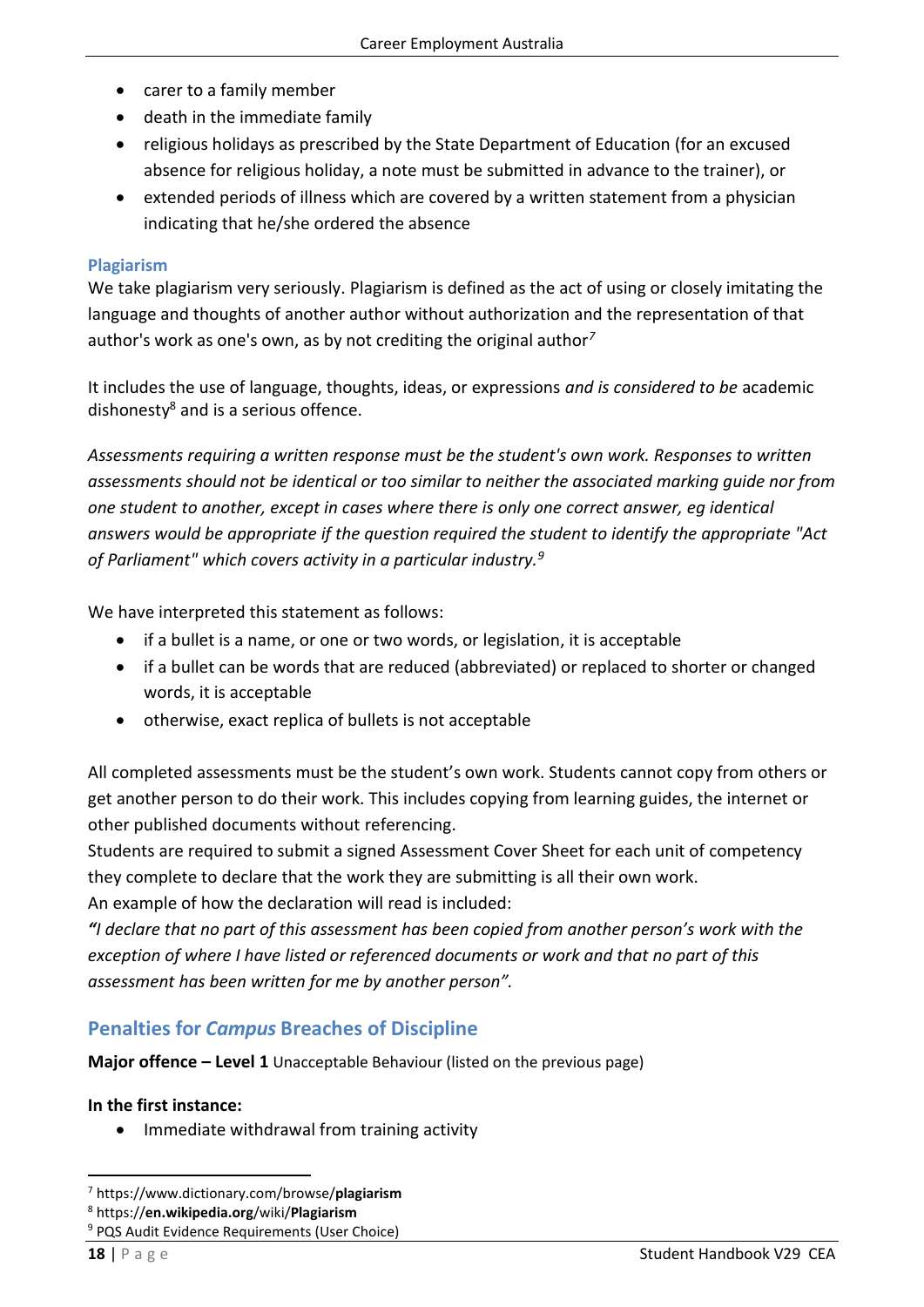- The matter is to be reported to management by trainer
- The matter is to be documented on a disciplinary report by trainer
- The person is to be suspended from training for the day
- A private discussion is to occur with the person, followed by a contracted learning agreement signed by the student, workplace supervisor and training representative where a learning agreement is considered conducive

#### **In the second instance:**

- The student is withdrawn from training, and if on a traineeship/apprenticeship the training contract and cessation of traineeship/apprenticeship
- The Australian Apprenticeship Centre is advised of cancellation, and
- Sign off disciplinary action

**Minor offence – Level 2** Unacceptable Behaviour, including *Attendance* and *Plagiarism* (listed on the previous page)

#### **In the first instance:**

- The matter is to be documented on a disciplinary report
- A warning will be issued and action in the event of a second offence outlined to the student
- A review is to be undertaken with the student
- Training is be undertaken

#### **In the second instance:**

- The matter is to be documented on a disciplinary report
- A private discussion is to occur, followed by a contracted learning agreement signed by the student, and training representative, where the learning agreement is considered conducive to preventative action
- A second review is to be undertaken
- Monitoring of performance is to occur, and
- Sign off disciplinary action (see disciplinary form)

#### <span id="page-22-0"></span>**WORKPLACE LEARNING AND ASSESSMENT**

Whilst in the workplace, such as work placement or work experience, students must:

- Attend all pre-arranged training or assessment activities
- Arrive on time, or report any problems resulting in likely absences by telephone to the trainer/assessor as soon as practical, i.e., some workplaces may require at least six (6) hours' notice prior to the scheduled time of attendance
- Participate in the scheduled workplace and group activities
- Follow specified timelines for achieving competency as outlined by the program schedule, training plan or Trainer
- Help maintain a high standard of workplace health and safety (WHS) requirements and procedures, and report any breakdowns or WHS issues related to workplace or training room equipment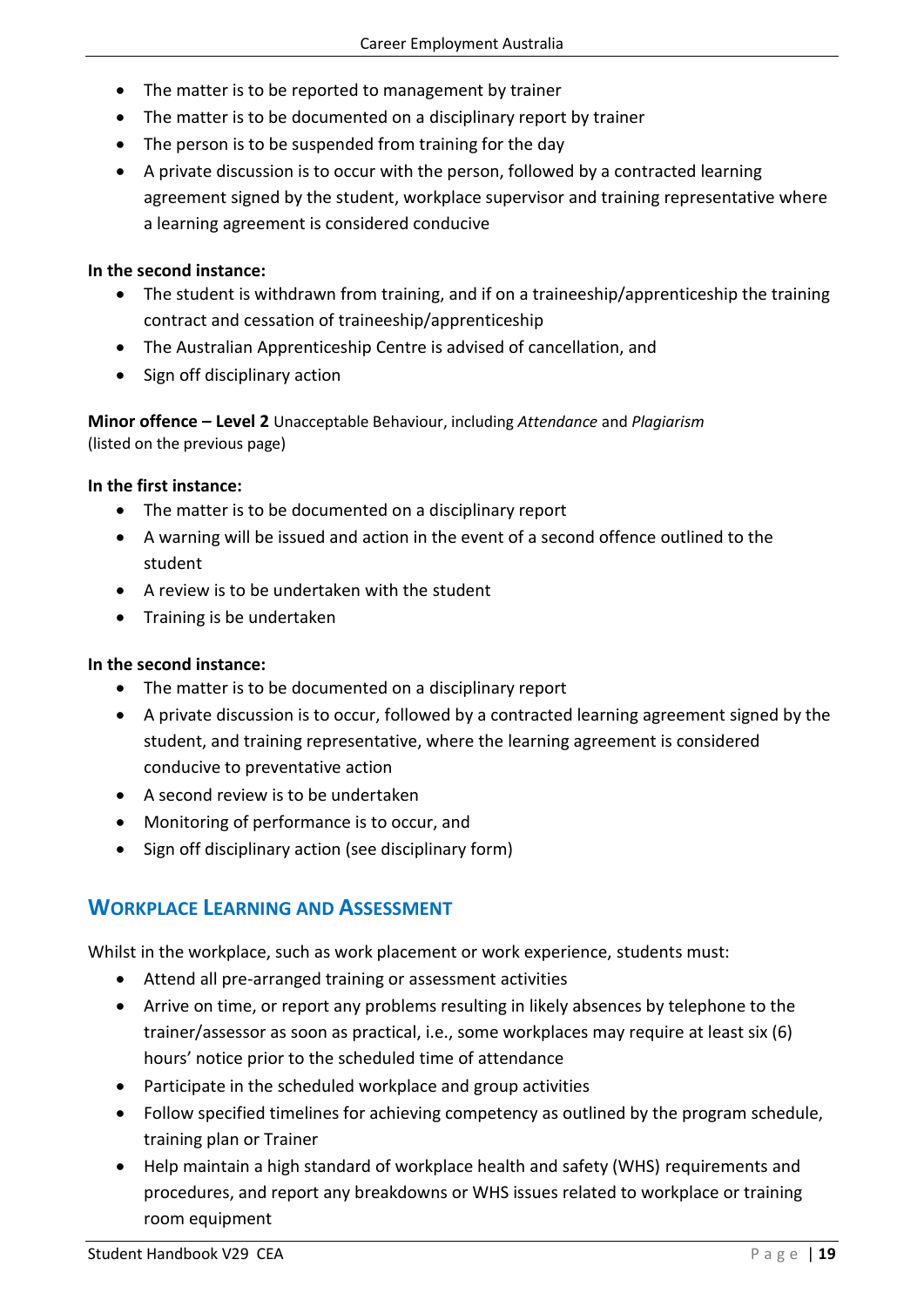- Not use abusive/offensive behaviour
- Not present for training or assessment under the influence of drugs and/or alcohol, and
- Attend interviews with the trainer/assessor or workplace supervisor to discuss progress (without prior notice)

# <span id="page-23-0"></span>**Penalties for** *Workplace* **Breaches of Discipline**

#### **First offence**

A first offence breach will result in a meeting between the workplace supervisor, student, and trainer/assessor. At this time requirements will be reinforced, agreed, and formalised by completion of Disciplinary Procedures Notification and Learning Agreement. All parties are to be advised that a repeat offence will result in the RTO withdrawing services.

#### **Second offence**

A second breach of discipline is to be documented by the trainer/assessor. The employer and student will be advised that training and workplace placement will cease, and the RTO will withdraw its services to the student.

# <span id="page-23-1"></span>**FEES AND CHARGES (IF APPLICABLE)**

Our organisation reserves the right to determine fees/costs for training and assessment services, except for those determined by Contract provisions. All fees must be paid before an enrolment will be processed. Fees will vary according to the service required. Students should ensure they are informed of all costs before they complete an Enrolment Form.

#### <span id="page-23-2"></span>**Reassessment Fees**

Fee for service courses will attract a reassessment fee after the student has exhausted the allocated three attempts at an assessment task.

The reassessment fee will be 25% of the cost of the unit of competency being reassessed.

# <span id="page-23-3"></span>**Refund Policy**

#### <span id="page-23-4"></span>**Full Refunds**

Full refunds will be made in the following circumstances:

- Where an enrolment is not accepted by the organisation
- Where a student has overpaid the tuition fee the over payment amount will be refunded in full
- Should a course be cancelled, participants are entitled to a full refund or transfer of funds to a future course
- Where the student's application for enrolment is refused, a full refund of fees will be made within 30 days
- If a student withdraws by written notice at least seven (7) days prior to commencement of a course
- If, in our opinion, the student would be unreasonably disadvantaged if not granted a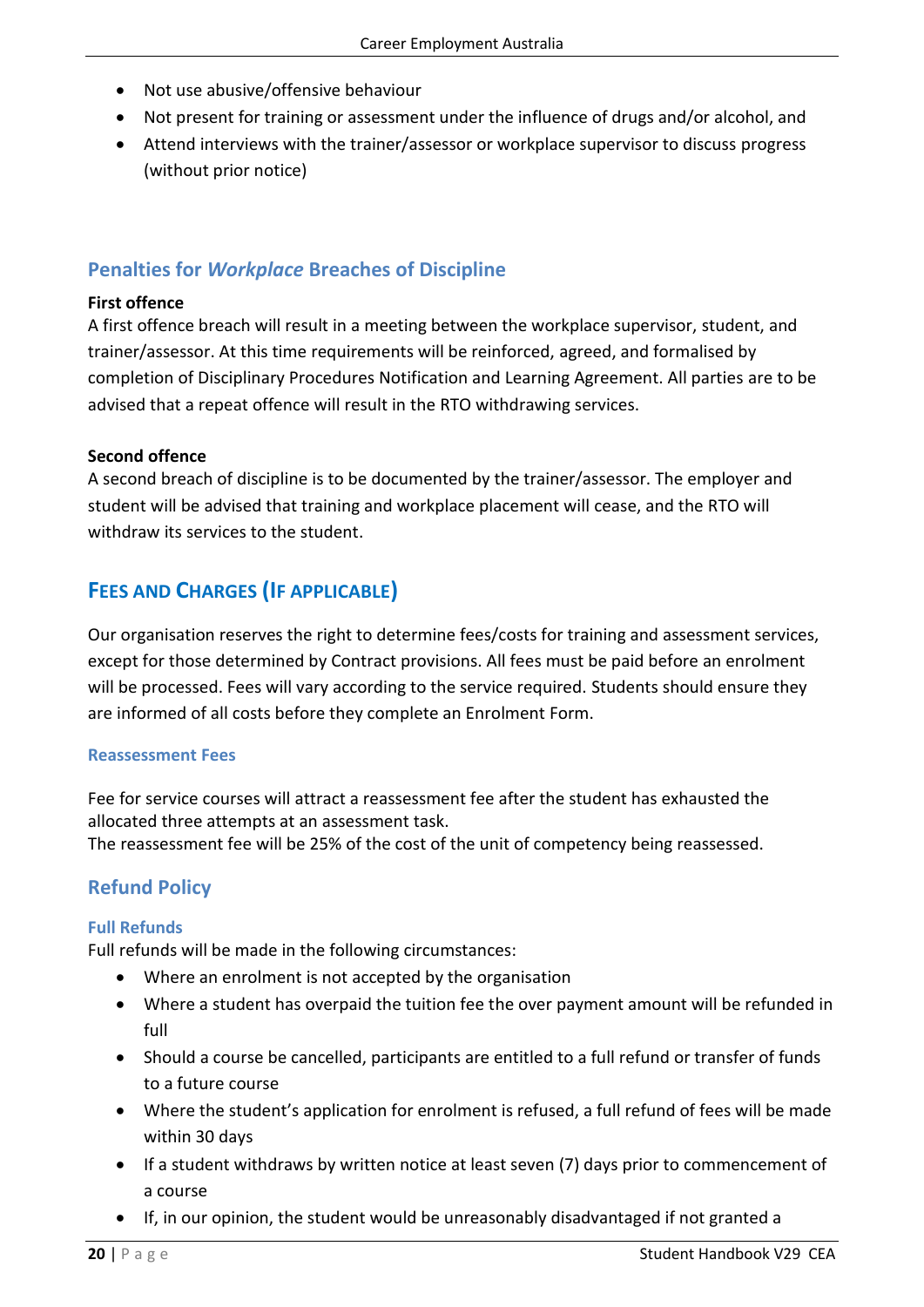refund, for example, a student meets with a serious misadventure and is unable to continue their enrolment, then we will refund the full tuition fee and any other fees and charges paid by or on behalf of the student

The following examples are indicative of appropriate circumstances for granting a refund:

- Extended hospitalisation or illness (two (2) week period minimum) supported by a medical certificate and resulting in extended absence from training
- Pregnancy/childbirth

The following examples are indicative of inappropriate circumstances for granting a refund:

- Job change
- Change in work hours
- Inconvenience of travel to class
- Moving interstate, and
- Retrenchment

#### <span id="page-24-0"></span>**Partial Refunds**

Partial refunds will be granted to participants who leave before finalising the course/competency/ module/qualification, who can provide a medical certificate or show extreme personal hardship may be entitled to a partial refund. In that case, fees may be refunded on a pro-rata basis.

However, should participants wish to finalise incomplete modules in a future course, the original fee payment can be used as credit towards that course within twenty-four months of initial payment.

No refund is payable to participants who leave before finalising the course/competency/ module/qualification without meeting the above.

# <span id="page-24-1"></span>**COMPLAINTS AND APPEALS**

As a student, you have the right to access the internal Complaints and Appeals process. All complaints received will be given consideration with the objective of an amicable settlement to all parties concerned. Resolution to any dispute between aggrieved parties will be addressed informally, and in an open and trusting environment, and, where possible all matters will be resolved with reference to the win-win principles of dispute resolution.

The chart on the following page summarizes the process for complaints and appeals. You can find **Form 31 Complaint, Appeal and Action** form at the end of the Student Handbook.

You also have the right to take your complaint or appeal to the *Australian Skills Quality Authority* (ASQA).<sup>10</sup>

# <sup>10</sup> www.asqa.gov.au/complaints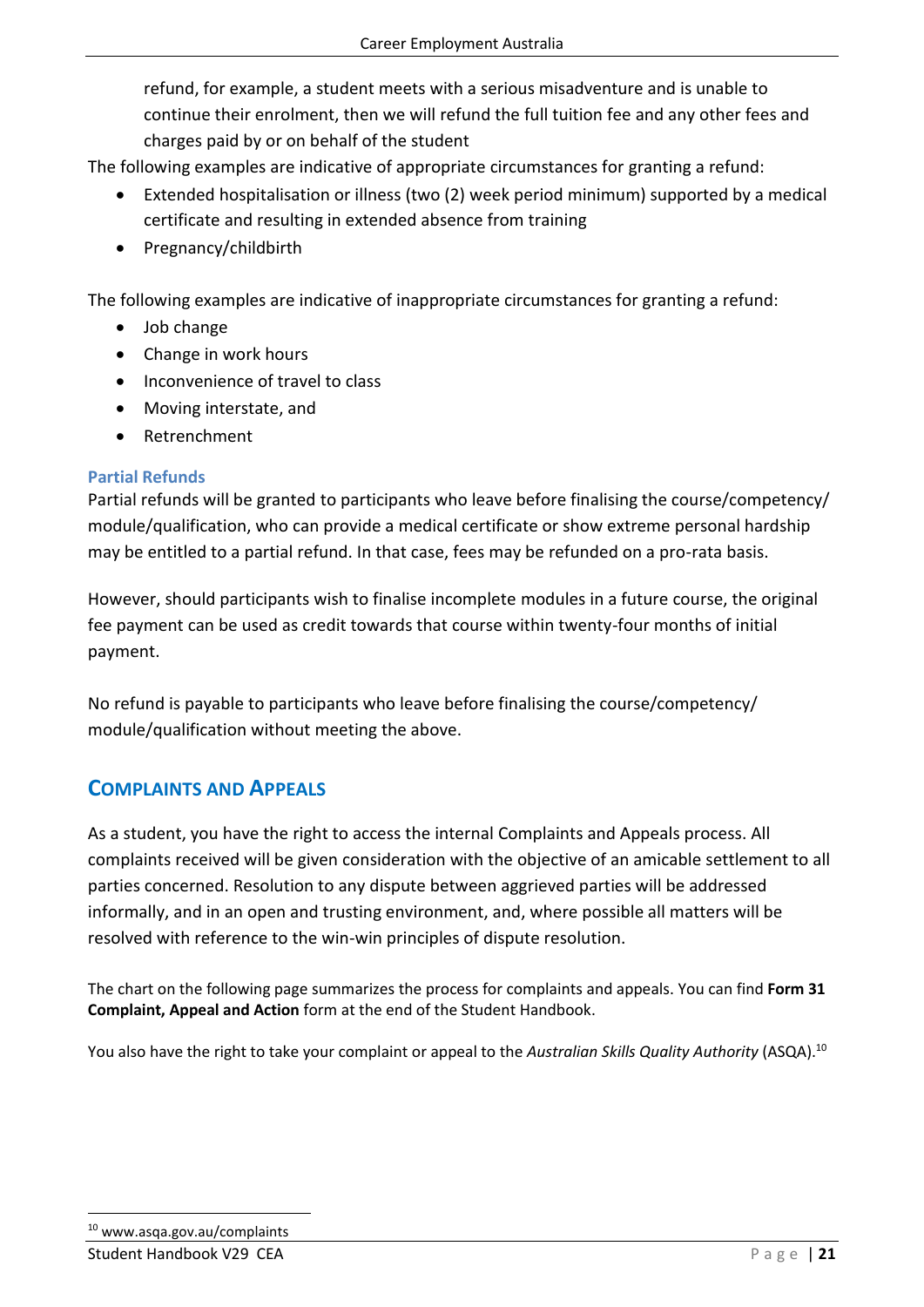#### <span id="page-25-0"></span>**Appeals**

Appeals must be submitted in writing. Decisions on appeals will be forwarded to the appellant in writing and will state the reasons for the decision.

#### **THE COMPLAINT PROCESS THE APPEAL PROCESS**

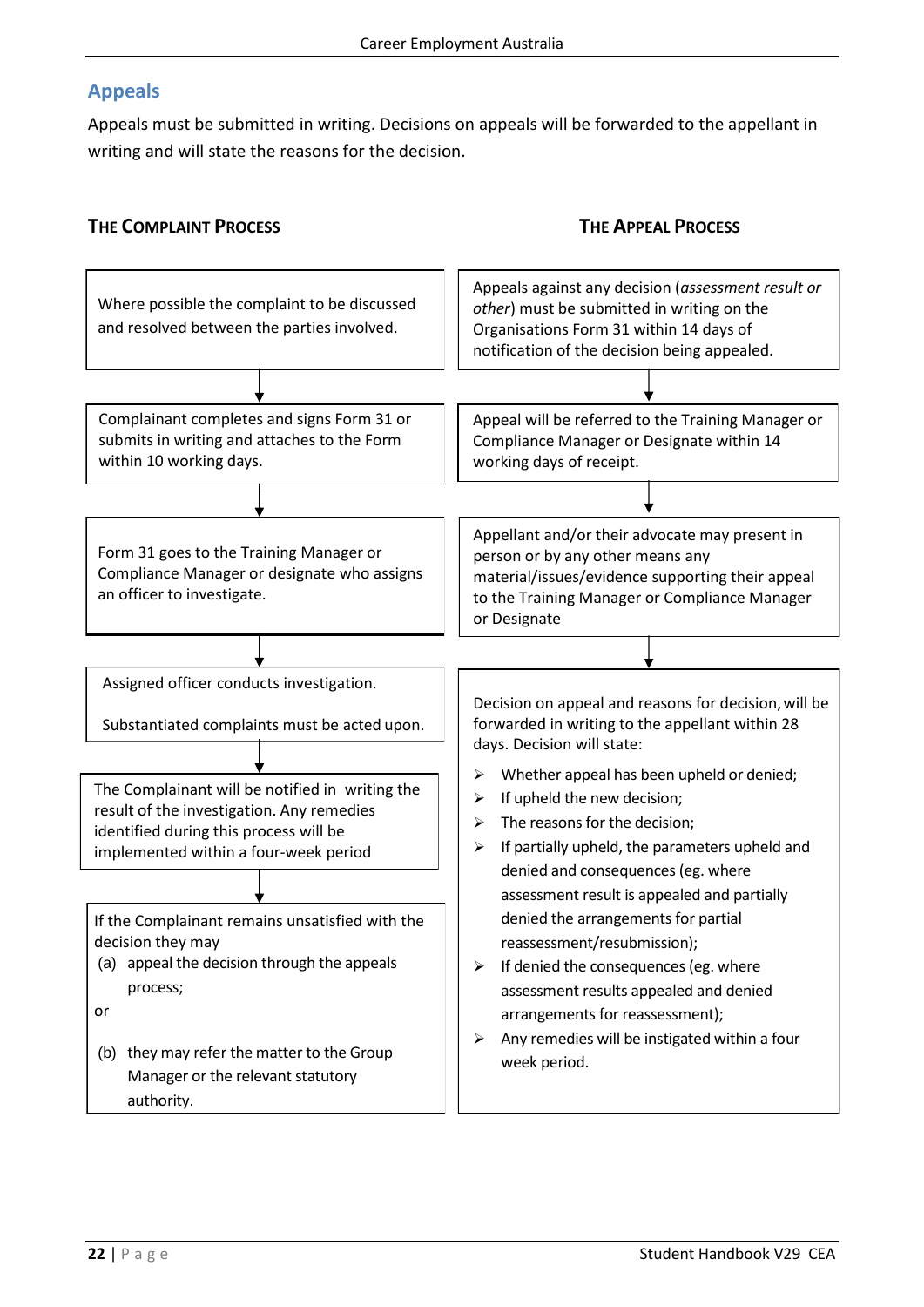# <span id="page-26-0"></span>**WORKPLACE HEALTH AND SAFETY**

Under the Work Health and Safety Act 2011, we have a responsibility to provide a safe and healthy environment for employees, students and visitors. You have a right to a safe and healthy training environment. Should you observe any hazards or unsafe practices please notify the Training Manager.

Students have certain responsibilities including:

- undertaking activities in a safe manner
- following instructions which are provided forsafety
- not putting themselves or anyone else at risk, and
- reporting an injury/illness or a 'near miss' to an appropriateperson

As part of the student orientation for any training course at our centres, you will be advised of the emergency evacuation procedure in the event of a fire or other incident. Students are asked to comply with all directions in the case of an emergency, including not leaving the evacuation assembly area until directed by an appropriate staff member. Many unnecessary building searches have been undertaken, often at great hazard to rescue personnel, when it is uncertain if people may still be in the building. $11$ 

# <span id="page-26-1"></span>**PRIVACY**

You have a right to be informed why personal information is requested, how that information will be used and who will have access to that information. You have a right to access that information and to make corrections if the information is inaccurate. Where such access may have costs attached (e.g., to access archived records), there may be a charge levied.

Our organisation is committed to protecting the privacy of personal information in line with the *Privacy Act 1988* <sup>12</sup>. This policy sets out how personal information is handled as well as student rights to access their own personal information.

#### <span id="page-26-2"></span>**Use and Disclosure**

Personal information is collected directly from each student at enrolment. We use your personal information to enable us to deliver VET courses to you, and otherwise, as needed, to comply with our obligations as an RTO.

Every effort is made to ensure that the information provided remains private and confidential and is used only for the purposes to which the student agrees.

We will not reveal, disclose, sell, distribute, rent, license, share or pass personal information on to a third party (other than State and Territory Registering Bodies and State and Federal funding Bodies) without the written permission of students.

<sup>&</sup>lt;sup>11</sup> Work Health and Safety Act 2011; Work Health and Safety Act Regulation 2011 Both Current as at 1 March 2017 <sup>12</sup> Privacy Act 1988; Privacy Amendment (Private Sector) Act 2012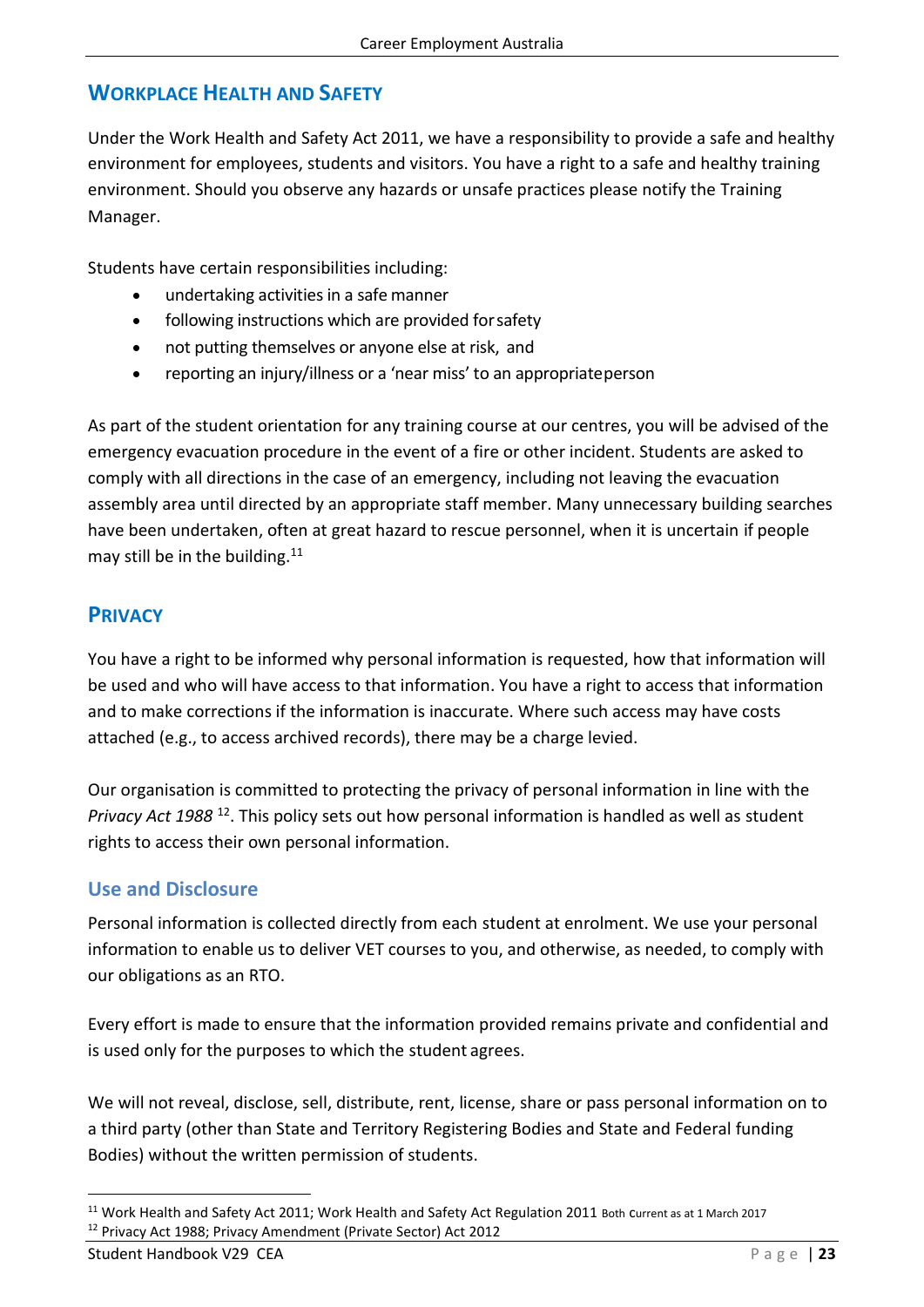Further, our organisation may use and disclose personal information to provide the training and assessment services as specified to the student at the point of collection or for another purpose if:

- The student would reasonably expect us to disclose it for that purpose
- That use is related to the purpose specified to the student at the time of collection
- We reasonably believe that the use is necessary to lessen or prevent a serious and imminent threat to an individual's life or health
- We have reason to suspect that unlawful activity has been or is being engaged in, and the organisation uses the information as part of its investigation or in reporting its concerns to the relevant authority
- The use and disclosure are specifically authorised by law
- The use and disclosure are reasonably necessary for the enforcement of the criminal law, a law imposing a pecuniary penalty, or for the protection of the public revenue

Our organisation does not use or disclose personal information for the purposes of direct marketing of unrelated products or services.

#### <span id="page-27-0"></span>**Media Policy**

The RTO will seek your permission for positive photos, video/audio and samples of work to be used without payment or compensation for the purpose of reporting and / or promoting training.

# <span id="page-27-1"></span>**Data Quality and Security**

Reasonable steps will be taken to ensure personal information is accurate, complete, and up to date. Students are encouraged to inform us of any changes to personal data by completing **Form 3 Change of Personal Details** form (copy attached to this document) and return same to the address on the form.

Our organisation is committed to protecting the privacy of personal information. All reasonable steps are taken to protect personal information from misuse, loss and from unauthorised access, modification, or disclosure.

#### <span id="page-27-2"></span>**Access to Records**

Students are provided with the opportunity to access their personal files on request and where appropriate, may be able to correct information if they determine that it is incorrect.

Students can raise any concerns they may have regarding our personal information handling practices by either discussing concerns with our delivery site or by calling our head office direct.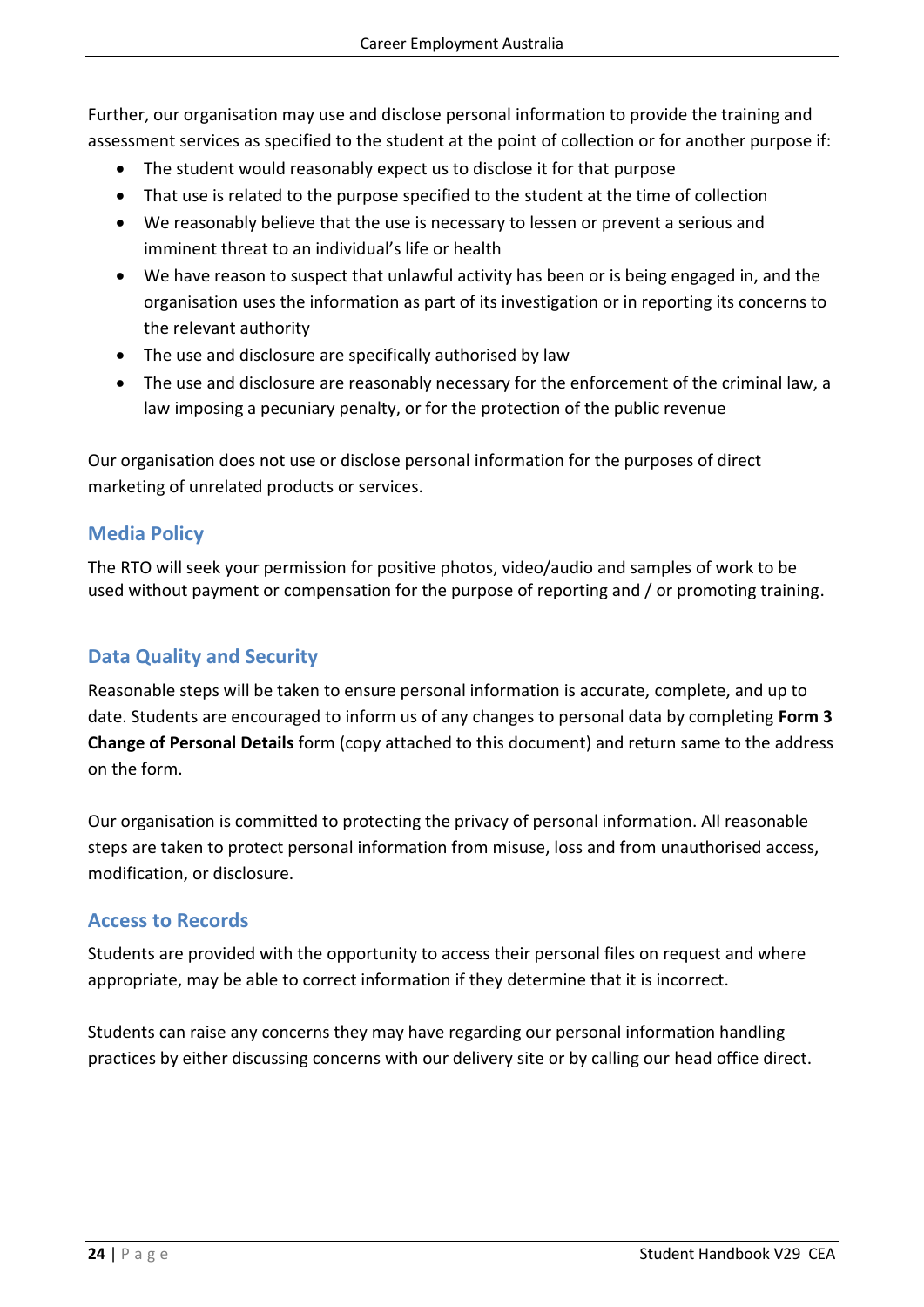#### <span id="page-28-0"></span>**Privacy Notice**

As a registered training organisation (RTO), Career Employment Australia is required to collect your personal information.

Your personal information may be used or disclosed by Career Employment Australia to deliver VET courses to you and for statistical, administrative, regulatory and research purposes. Career Employment Australia may disclose your personal information for these purposes to:

- Commonwealth and State or Territory government departments and authorised agencies; and
- NCVER.

If you choose not to provide your personal information, Career Employment Australia will be unable to enrol you as a student.

#### <span id="page-28-1"></span>**How we disclose your personal information**

We are required by law (under the *National Vocational Education and Training Regulator Act 2011*  (Cth) (NVETR Act)) to disclose the personal information we collect about you to the National VET Data Collection kept by the National Centre for Vocational Education Research Ltd (NCVER). The NCVER is responsible for collecting, managing, analysing and communicating research and statistics about the Australian VET sector.

We are also authorised by law (under the NVETR Act) to disclose your personal information to the relevant state or territory training authority.

#### <span id="page-28-2"></span>**How the NCVER and other bodies handle your personal information**

The NCVER will collect, hold, use and disclose your personal information in accordance with the law, including the *Privacy Act 1988* (Cth) (Privacy Act) and the NVETR Act.

The NCVER is authorised to disclose information to the Australian Government Department of Education, Skills and Employment (DESE), Commonwealth authorities, State and Territory authorities (other than registered training organisations) that deal with matters relating to VET and VET regulators for the purposes of those bodies, including to enable:

- administration of VET, including program administration, regulation, monitoring and evaluation
- facilitation of statistics and research relating to education, including surveys and data linkage
- understanding how the VET market operates, for policy, workforce planning and consumer information.

The NCVER may also disclose personal information to persons engaged by NCVER to conduct research on NCVER's behalf.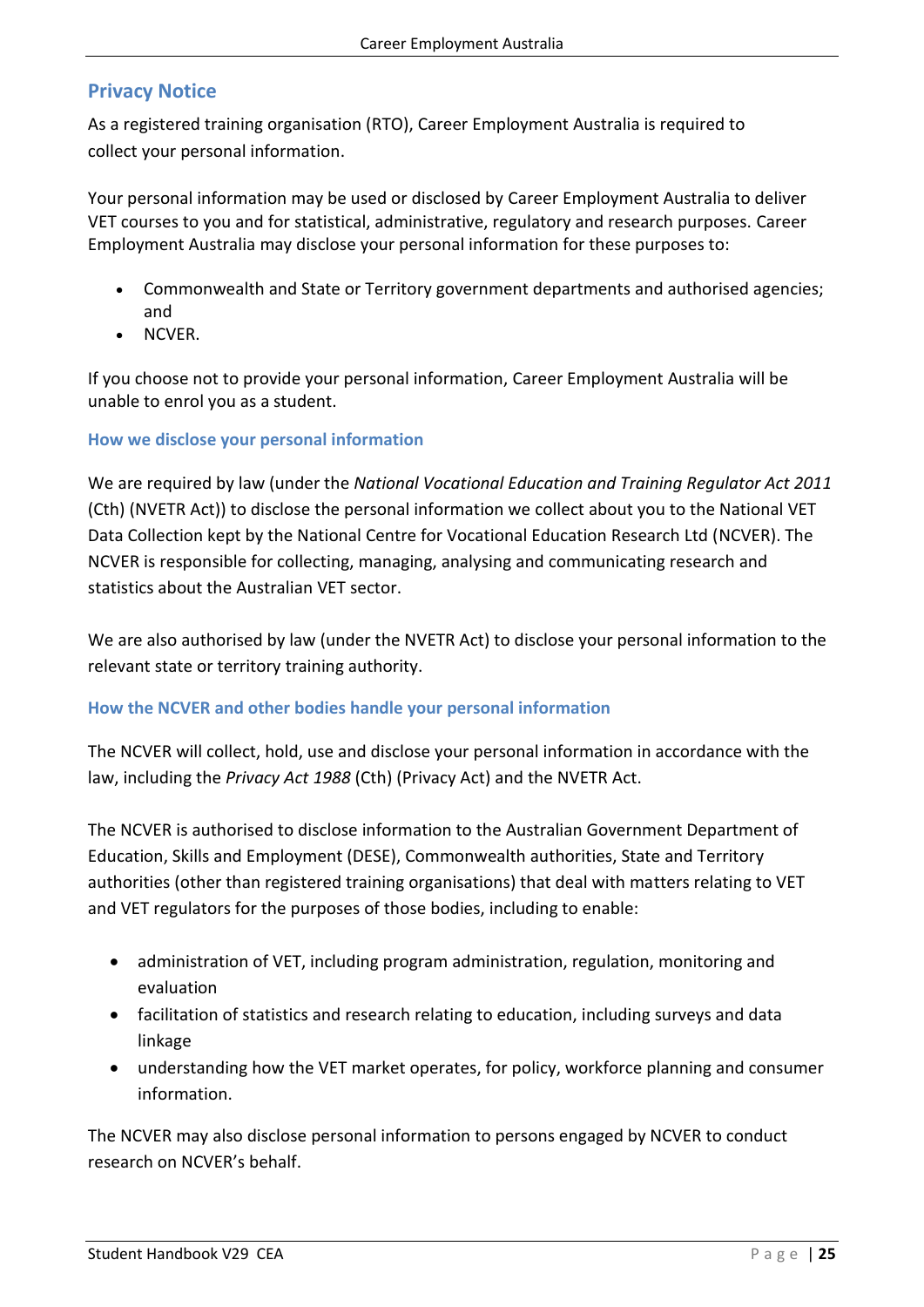The NCVER does not intend to disclose your personal information to any overseas recipients.

For more information about how the NCVER will handle your personal information please refer to the NCVER's Privacy Policy at [www.ncver.edu.au/privacy.](http://www.ncver.edu.au/privacy)

If you would like to seek access to or correct your information, in the first instance, please contact your RTO.

DESE is authorised by law, including the Privacy Act and the NVETR Act, to collect, use and disclose your personal information to fulfil specified functions and activities. For more information about how the DESE will handle your personal information, please refer to the DESE VET Privacy Notice at [https://www.dese.gov.au/national-vet-data/vet-privacy-notice.](https://www.dese.gov.au/national-vet-data/vet-privacy-notice)

You may receive a **student survey** which may be administered by a government department or NCVER employee, agent or third party contractor or other authorised agencies. Please note you may opt out of the survey at the time of being contacted.

NCVER will collect, hold, use and disclose your personal information in accordance with the *Privacy Act 1988* (Cth), the National VET Data Policy and all NCVER policies and protocols (including those published on NCVER's website at [www.ncver.edu.au\)](http://www.ncver.edu.au/).

For more information about NCVER's Privacy Policy go to [https://www.ncver.edu.au/privacy.](https://www.ncver.edu.au/privacy)

# <span id="page-29-0"></span>**WELFARE SERVICES**

Our organisation does not receive direct government funding to provide student welfare services like those provided by TAFE, Universities and Secondary Schools. We will, however, assist in any way that we can by referral to an agency or institution that could provide further information.

The organisation can assist with the following:

- Information regarding the recognition pathways available for the qualifications and the training packages we have on our scope ofregistration
- Literature and links to other educational and training organisations
- Links to agencies that can provide assistance with food, emergency accommodation and rent assistance
- Information regarding medical centres that bulk-bill
- Links to language and literacy programs
- Links to specialist disability organisations
- Links to mental health assistance
- Access to our in-house registered psychologist for an initialconsultation
- Assistance with the customisation of training methods and assessment strategies if you have a disability,
- Study support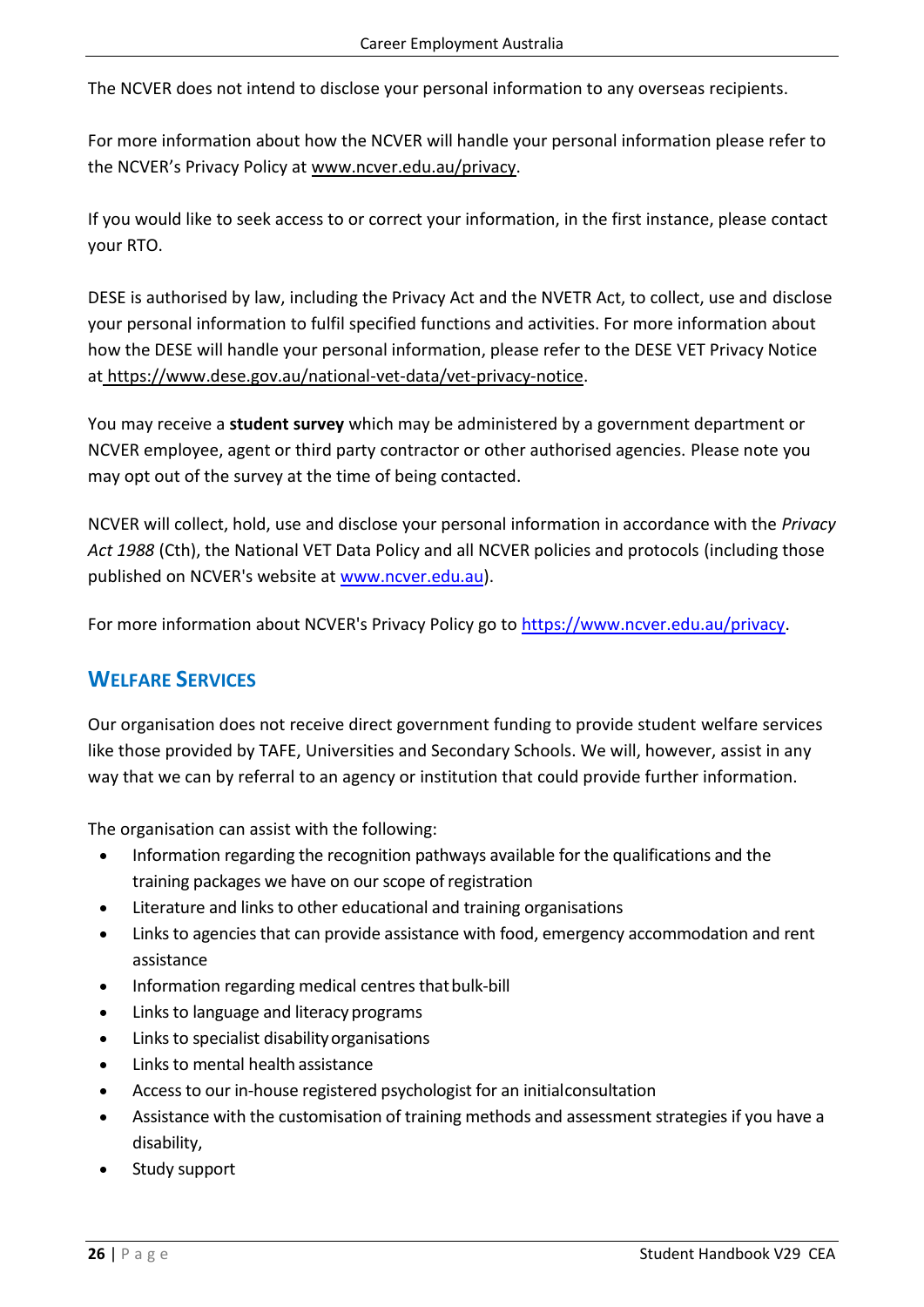# <span id="page-30-0"></span>**LEGISLATION**

In Australia, our system of law operates at three levels:

- Local
- State, and
- Federal

In any one area there may be several pieces of legislation that apply to or govern your actions and circumstances.

As students, you have rights and responsibilities under numerous legislations including but not limited to the following:

Federal Legislation

- Privacy Act 1988 (changes 14 March 2014)
- Privacy Amendment (Private Sector) Act 2012
- Human Rights and Equal Opportunity Commission Act 1986
- Fair Work Act 2009
- Copyright Act 1968

Queensland Legislation

- Anti-Discrimination Act 1991
- Work Health and Safety Act 2011
- Work Health and Safety Regulation 2011
- Racial Hatred Act 1995
- Industrial Relations Act 1999
- Industrial Relations Regulation 2000
- Further Education and Training Act 2014
- Family and Child Commission Act 2014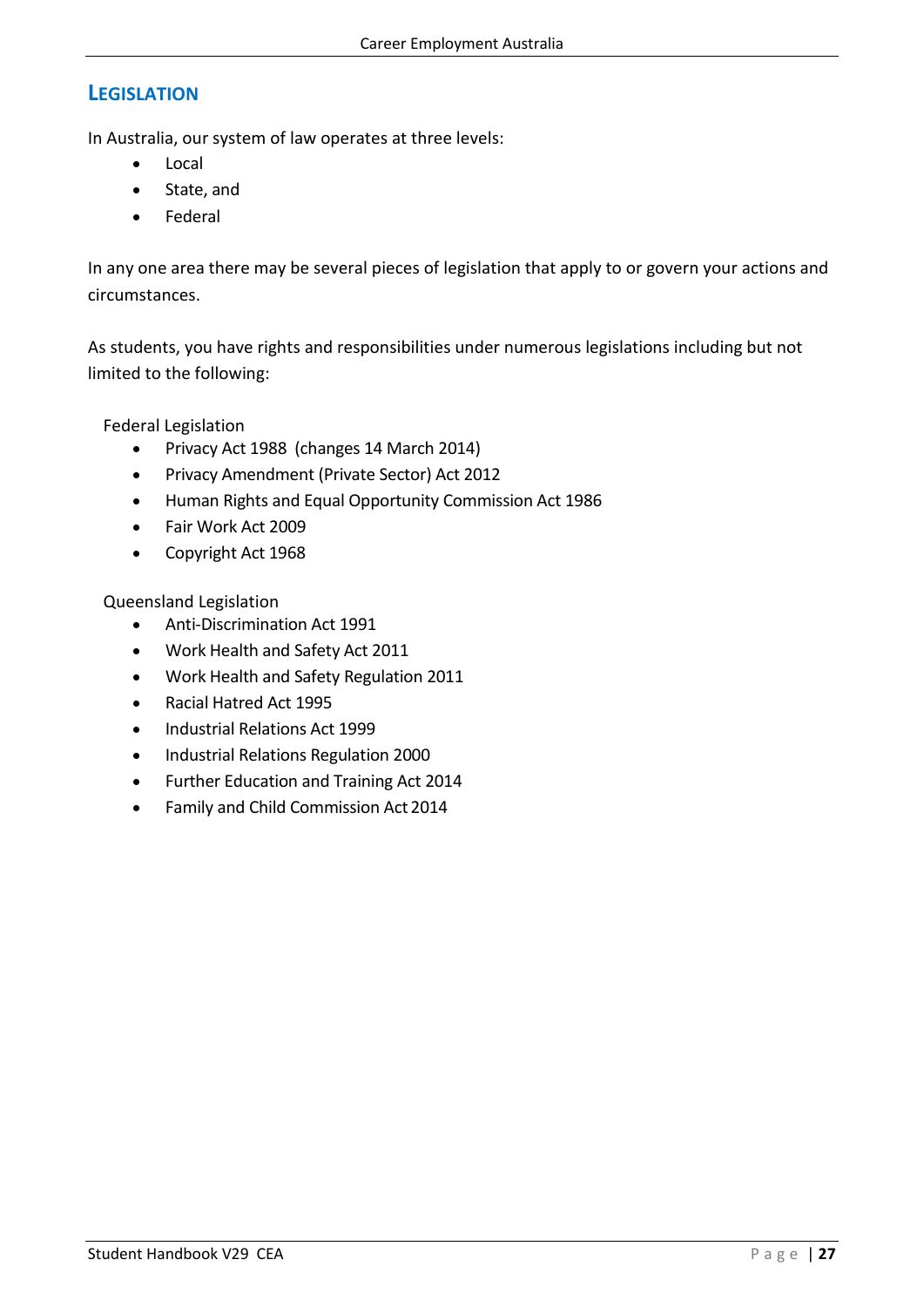# <span id="page-31-0"></span>**LINKS TO GOVERNMENT SERVICES**

# <span id="page-31-1"></span>**Services Australia (Centrelink) 13**

If you are planning to study or are currently studying Services Australia may be able to help with:

- Payments while you are studying
- Services and programs for studying
- Publications if you are studying
- Claim forms while you are studying
- Accommodation/rental issues
- Information for school leavers
- Overcoming barriers to study/work
- Moving from study to work, and
- Owing money to Services Australia

#### <span id="page-31-2"></span>**Government Services / Programs**

- **Australian Job Search**  go to the online database and search for jobs from the Job Services Australia Provider.
- **Disability Employment Assistance**  provides specialised help for people looking for work who are ill, injured or have adisability.
- **Disability Employment Services**  funded by the Department of Family and Community Services, this provides specialised employment help for people withdisabilities.
- **Job Services Australia**  services that are provided nationally by a network of organisations dedicated to helping job seekers find work. [www.employment.gov.au](http://www.employment.gov.au/)
- **Jobs Pathway Programme**  helps young people who have left school or want to leave school, find work. [www.employment.gov.au/youth-jobs-path](http://www.employment.gov.au/youth-jobs-path)
- **Job Placement, Employment and Training**  provides assistance to young people between 15 and 21 years, who are homeless or at risk of becoming homeless, ex-offenders, refugees or wards of the state.
- **Jobs, Education and Training**  aim to improve the financial circumstances of customers by helping them to re-enter theworkforce
- **Skills for Education and Employment (SEE)** helps people looking for work improve their chances of getting and keeping a job, as well as making everyday lifeeasier.
- **Psychology Services**  help people identify problems affecting their ability to work.

#### <span id="page-31-3"></span>**Career Guidance Tools**

Queensland Studies Authority (QSA[\) www.qcaa.qld.edu.au](http://www.qcaa.qld.edu.au/)

QSA have developed tools that are suitable for self-exploration of career options and choices.

Myfuture provides lessons by class type or as an individual in their quest for career/occupation information. It can be accessed at [www.myfuture.edu.au](http://www.myfuture.edu.au/)

<sup>13</sup> https://www.servicesaustralia.gov.au/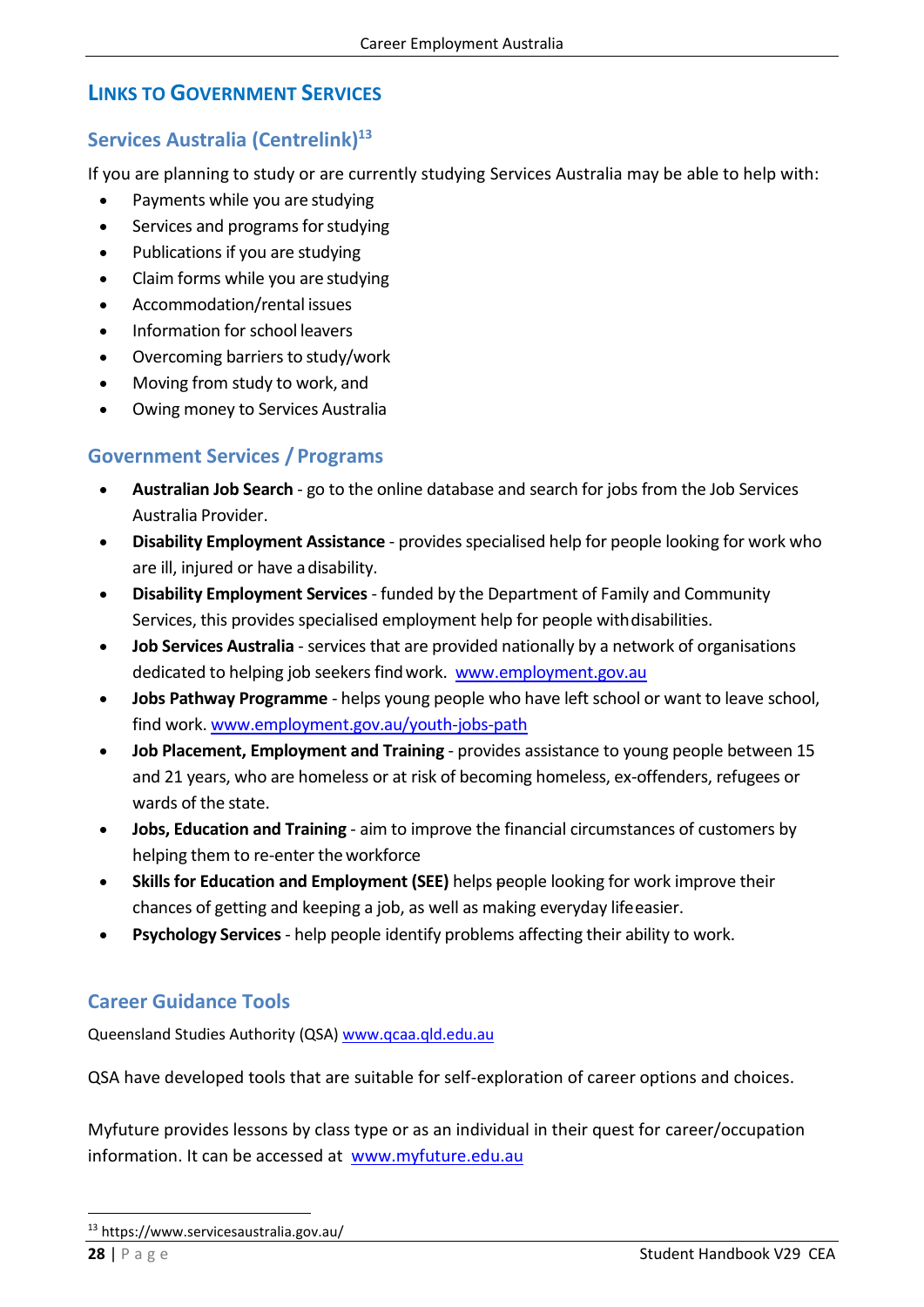# <span id="page-32-0"></span>**USEFUL WEB SITES**

The following is a compilation of additional websites that may be of assistance to you when keeping up to date with legislation regarding your rights:

| Australian Industrial Relations Commission                                                                               | www.airc.gov.au                                      |
|--------------------------------------------------------------------------------------------------------------------------|------------------------------------------------------|
| Aged and Community Care Legislation                                                                                      | www.health.gov.au                                    |
| Aged Care Quality & Safety Commission                                                                                    | https://www.agedcarequality.gov.au                   |
| <b>Anti-Discrimination Commission</b>                                                                                    | www.adcq.qld.gov.au                                  |
| Australian Apprenticeships & Traineeships                                                                                | www.aatinfo.com.au                                   |
| Australian Human Rights Commission                                                                                       | https://humanrights.gov.au                           |
| Australian Skills Quality Authority                                                                                      | www.asqa.gov.au                                      |
| <b>Australian Taxation Office Assist</b>                                                                                 | www.ato.gov.au                                       |
| <b>Commonwealth Department of Social Services</b>                                                                        | www.dss.gov.au                                       |
| Copyright                                                                                                                | www.copyright.org.au                                 |
| Coronavirus (COVID-19)                                                                                                   | https://www.qld.gov.au; https://www.australia.gov.au |
| Department of Education                                                                                                  | https://qed.qld.gov.au                               |
| Department of Education, Skills and                                                                                      | www.dese.gov.au                                      |
| Employment<br>Department of Employment, Small Business                                                                   |                                                      |
| and Training                                                                                                             | https://desbt.qld.gov.au                             |
| Department of Jobs and Small Business (DJSB)                                                                             | www.jobs.gov.au                                      |
| Department of Justice and Attorney- General                                                                              | www.justice.qld.gov.au.                              |
| <b>Department of Social Services</b>                                                                                     | www.dss.gov.au                                       |
| Department of Seniors, Disability Services and<br>Aboriginal and Torres Strait Islander<br>Partnerships                  | https://www.dsdsatsip.qld.gov.au                     |
| Fair Work (National Employment Standards)                                                                                | www.fairwork.gov.au                                  |
|                                                                                                                          |                                                      |
| Fair Work Commission                                                                                                     | www.fwc.gov.au                                       |
| Freedom of Information                                                                                                   | www.rti.qld.gov.au                                   |
| Human Rights & Equal Opportunity Commission                                                                              | www.humanrights.gov.au                               |
| National Centre for Vocational Education<br>Research (NCVER)                                                             | https://www.ncver.edu.au                             |
| National Disability Insurance Scheme (NDIS)                                                                              | www.ndis.gov.au                                      |
| National Indigenous Australians Agency                                                                                   | https://www.niaa.gov.au                              |
| Office of the Federal Privacy Commissioner                                                                               | www.oaic.gov.au                                      |
| Pharmacy Act                                                                                                             | www.health.qld.gov.au                                |
| Privacy                                                                                                                  | www.oaic.gov.au                                      |
| Queensland Anti-Discrimination Commission                                                                                | www.adcq.qld.gov.au                                  |
| Queensland Human Rights Commission                                                                                       | https://www.qhrc.qld.gov.au                          |
| Queensland Legislation<br>(Contains Queensland electronic reprints. Acts<br>passed, and subordinate legislation as made) | www.legislation.qld.gov.au                           |
| Queensland Nurses Act 1992<br>(Reprinted as in force on 30 August 2005)                                                  | www.legislation.qld.gov.au                           |
| Training and Employment Legislation                                                                                      | www.training.qld.gov.au/apprentices/aasn/legislation |
| Training.gov.au (TGA)                                                                                                    | www.training.gov.au                                  |
| Work Health & Safety                                                                                                     | www.worksafe.qld.gov.au                              |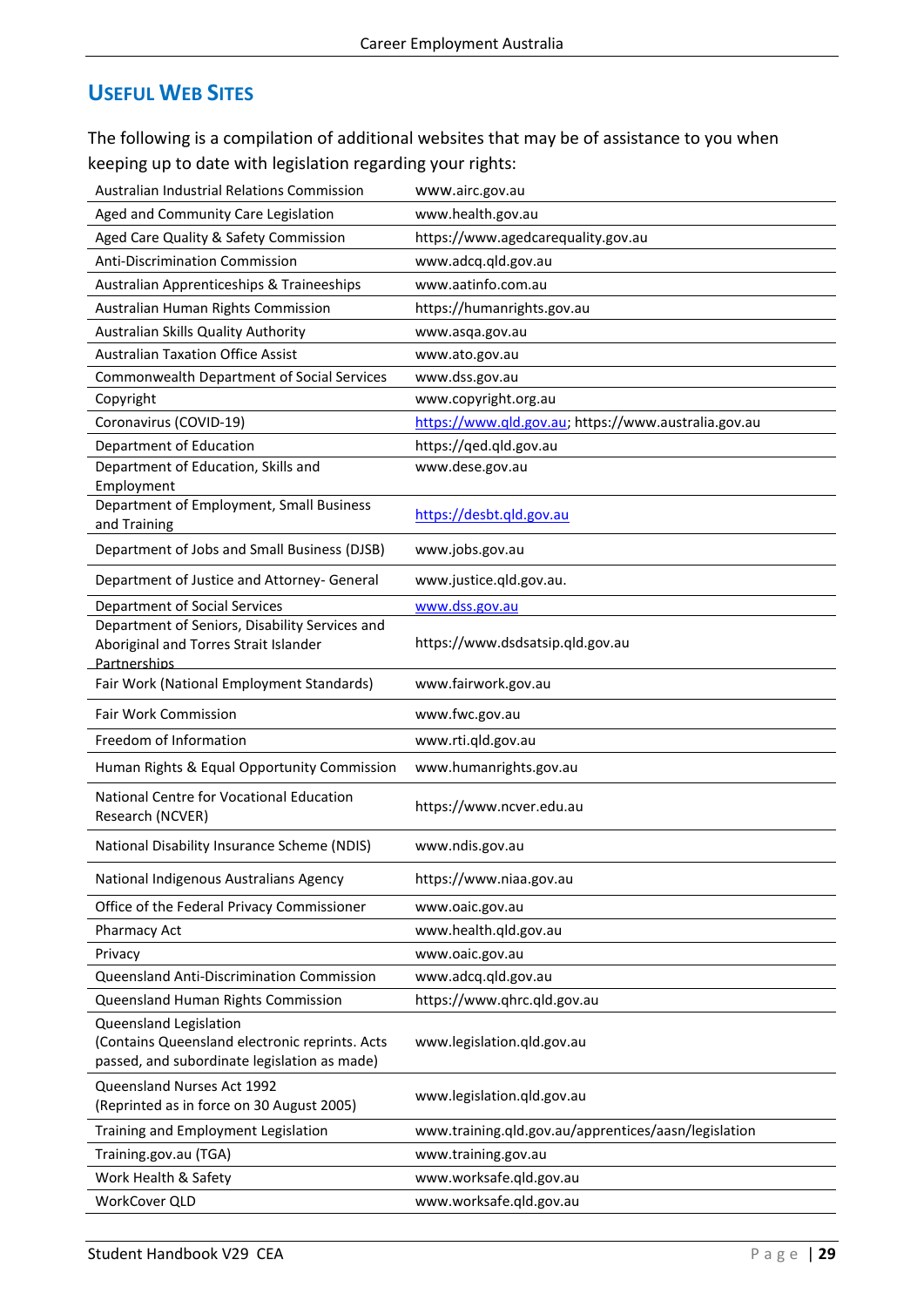# **APPENDIX 1 – FORM 31**

# <span id="page-33-0"></span>**FORM 31 – Complaint, Appeal and Action Form**

**This form is to be used by students/clients/trainees/staff in respect to any complaints or appeals that they may have.**

Our group is committed to improving service/programs to all. If you have a concern about any part of the service/program decisions provided to you, our group encourages you to raise the matter directly with the other party concerned in the first instance.

If for some reason you are unable to talk about the concerns and you would like our group representative to follow up the matter, please complete and return the following form to:

| Training Manager PO Box 1227<br>COORPAROO DC Qld 4 1 5 1 | For telephone enquiries please contact: |
|----------------------------------------------------------|-----------------------------------------|
|                                                          | <b>Training Manager</b>                 |
|                                                          | Phone: (07) 3457 1200                   |

| Name                                                       |                                                                 |      |          |  |  |  |
|------------------------------------------------------------|-----------------------------------------------------------------|------|----------|--|--|--|
|                                                            | (Your name and address must be included for follow-up purposes) |      |          |  |  |  |
| Address                                                    |                                                                 |      | Postcode |  |  |  |
|                                                            |                                                                 |      |          |  |  |  |
| Telephone                                                  | Email                                                           |      |          |  |  |  |
|                                                            |                                                                 |      |          |  |  |  |
| Comments:                                                  | (Please describe your concerns in the area provided below)      |      |          |  |  |  |
|                                                            |                                                                 |      |          |  |  |  |
|                                                            |                                                                 |      |          |  |  |  |
|                                                            |                                                                 |      |          |  |  |  |
|                                                            |                                                                 |      |          |  |  |  |
|                                                            |                                                                 |      |          |  |  |  |
|                                                            |                                                                 |      |          |  |  |  |
|                                                            |                                                                 |      |          |  |  |  |
|                                                            |                                                                 |      |          |  |  |  |
| Describe any efforts you have made to resolve your concern |                                                                 |      |          |  |  |  |
|                                                            |                                                                 |      |          |  |  |  |
|                                                            |                                                                 |      |          |  |  |  |
|                                                            |                                                                 |      |          |  |  |  |
| (Signature)                                                |                                                                 | Date |          |  |  |  |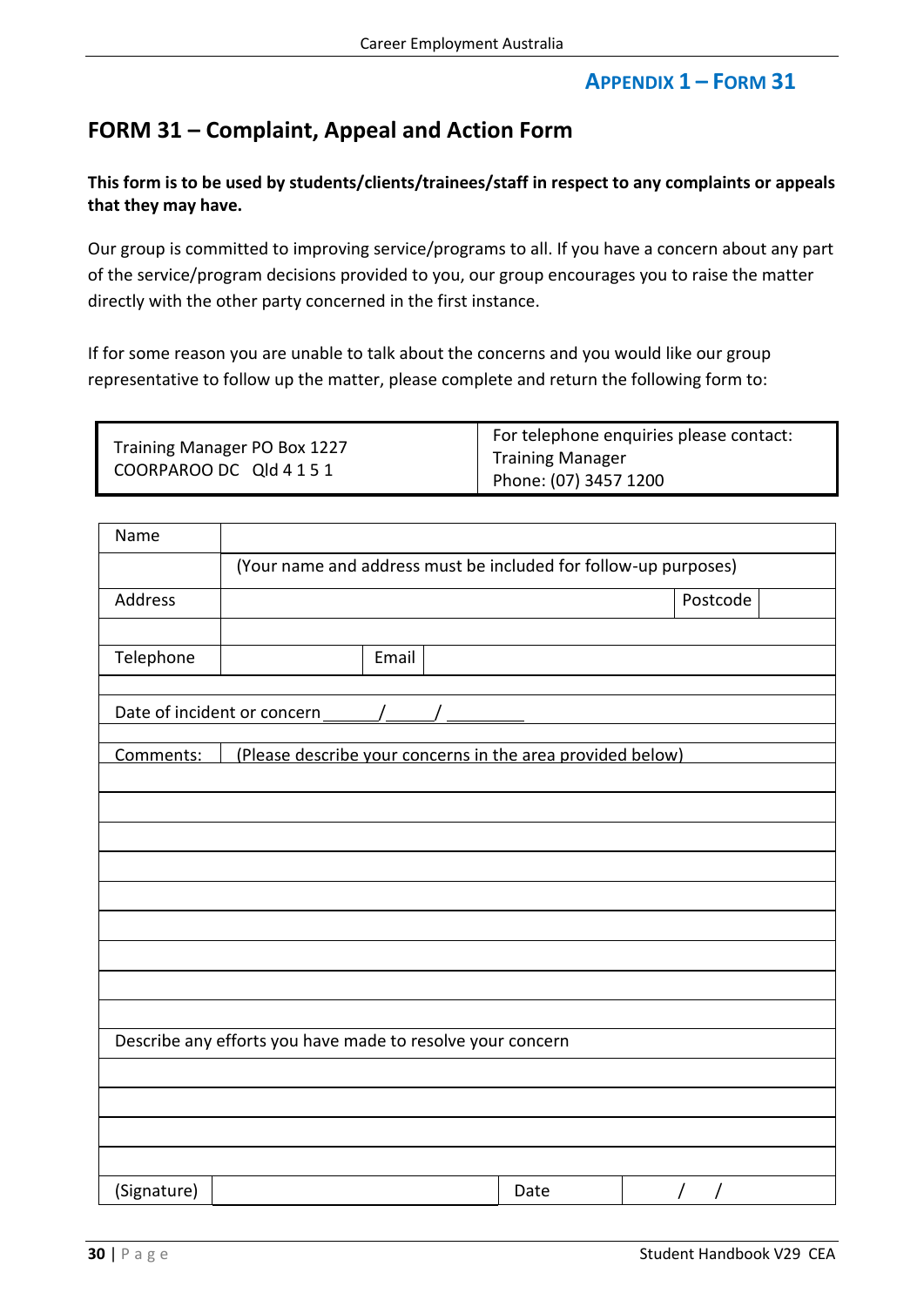| For Office Use Only                                                                        |                         |                            |
|--------------------------------------------------------------------------------------------|-------------------------|----------------------------|
| Date this paperwork was received by our Office:                                            |                         |                            |
| Name/s of person/s handling the                                                            |                         |                            |
| Complaint/Appeal                                                                           |                         |                            |
|                                                                                            |                         |                            |
|                                                                                            |                         |                            |
| N.B.                                                                                       |                         |                            |
| Appeals must be heard by an independent panel. Appellant must be allowed representation to |                         |                            |
| panel. (include details in steps undertaken below if applicable)                           |                         |                            |
| Steps Undertaken:                                                                          |                         |                            |
|                                                                                            |                         |                            |
| 1.                                                                                         |                         |                            |
|                                                                                            |                         |                            |
|                                                                                            |                         |                            |
|                                                                                            |                         |                            |
|                                                                                            |                         |                            |
|                                                                                            |                         |                            |
|                                                                                            |                         |                            |
| Resolution:                                                                                |                         |                            |
|                                                                                            |                         |                            |
|                                                                                            |                         |                            |
|                                                                                            |                         |                            |
|                                                                                            |                         |                            |
| Results given to Complainant                                                               | YES / NO                |                            |
|                                                                                            |                         | Date given___ $/$ ____ $/$ |
|                                                                                            |                         |                            |
| Results given to Appellant in writing                                                      | YES / NO                | Date given $/$ /           |
|                                                                                            |                         |                            |
| Notes:                                                                                     |                         |                            |
|                                                                                            |                         |                            |
|                                                                                            |                         |                            |
|                                                                                            |                         |                            |
|                                                                                            |                         |                            |
|                                                                                            |                         |                            |
|                                                                                            |                         |                            |
| Our Organisation's Representative/s                                                        |                         |                            |
|                                                                                            |                         |                            |
|                                                                                            |                         |                            |
|                                                                                            |                         |                            |
| Date Finalised<br>$\overline{1}$<br>$\prime$                                               | <b>Training Manager</b> |                            |
|                                                                                            |                         |                            |
|                                                                                            |                         | (Signature)                |